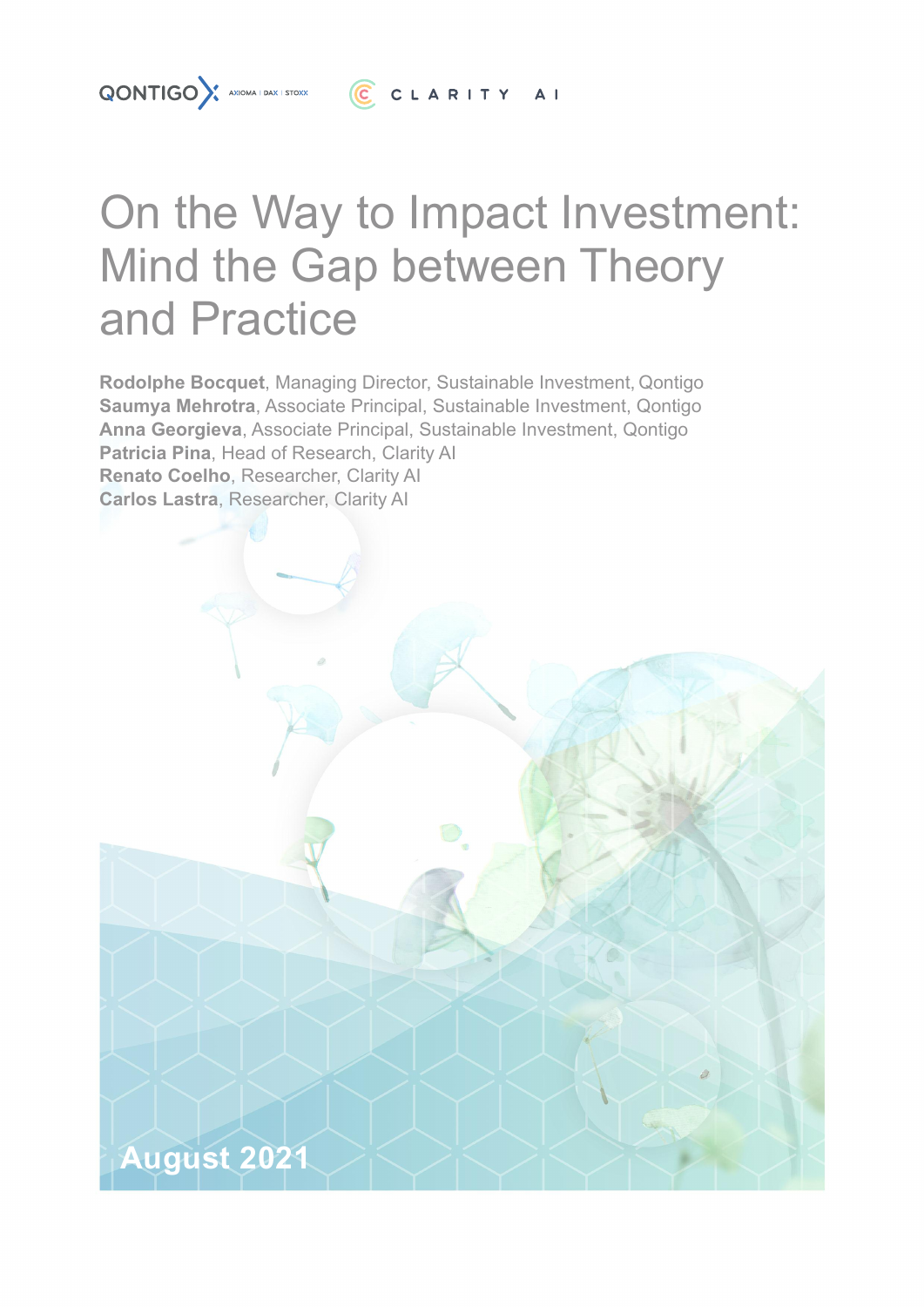# **Contents**

|                                                                                                     | 3  |
|-----------------------------------------------------------------------------------------------------|----|
|                                                                                                     |    |
|                                                                                                     |    |
|                                                                                                     |    |
|                                                                                                     | 10 |
|                                                                                                     |    |
|                                                                                                     |    |
|                                                                                                     |    |
|                                                                                                     |    |
|                                                                                                     | 14 |
| 5. Reconciling the gaps between the theory and practice of impact 2000 2000 2000 2000 2000 2000 315 |    |
|                                                                                                     |    |
|                                                                                                     |    |
|                                                                                                     |    |
|                                                                                                     | 21 |
|                                                                                                     |    |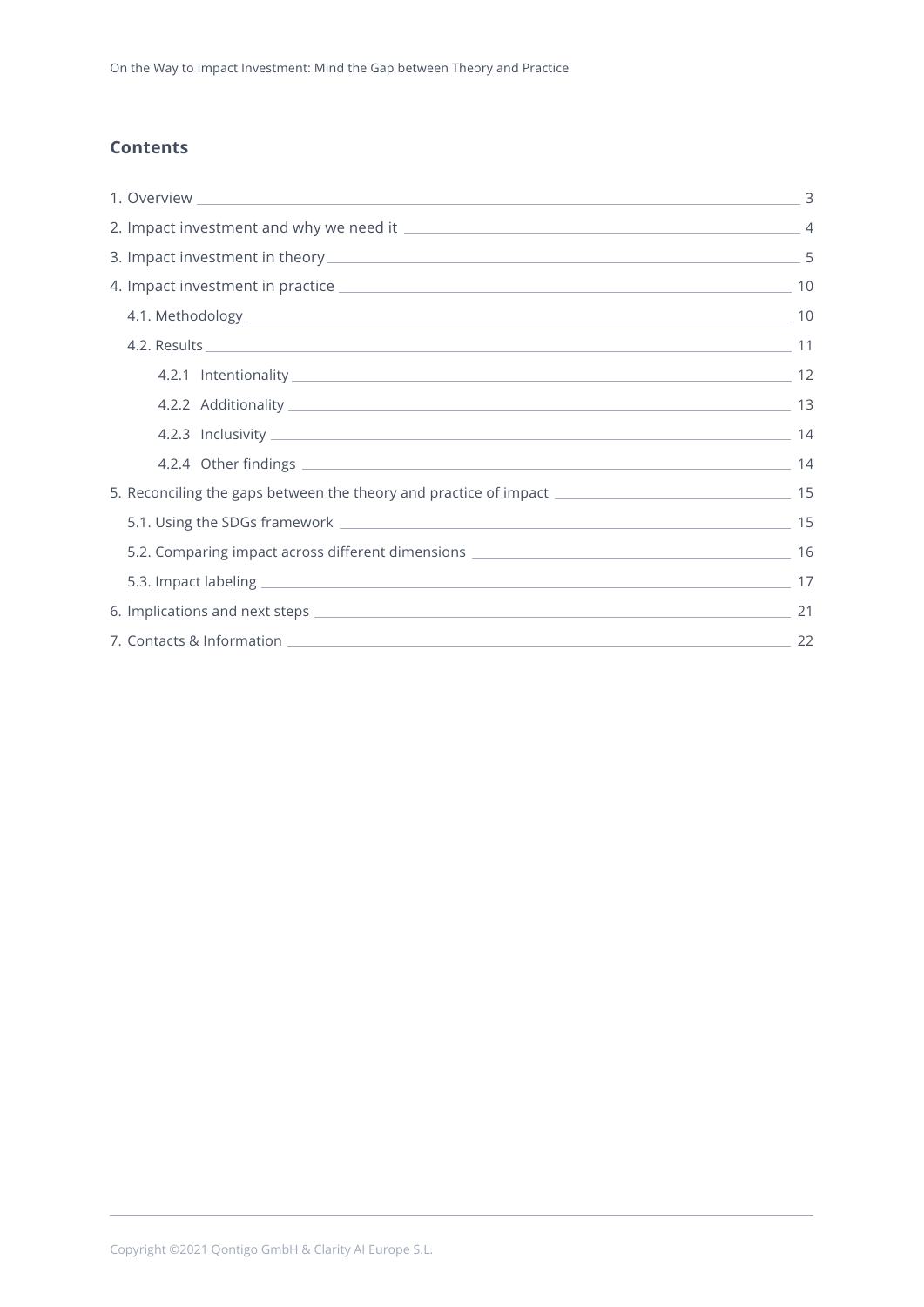# <span id="page-2-0"></span>**1. Overview**

This paper:

- > Reviews some of the most prominent impact management and measurement frameworks developed by leading institutions around the world with the aim of identifying a baseline for what constitutes impact investment;
- > Compares the current state of "impact-branded" investment practices by listed equity investors to the criteria identified in the baseline, in order to assess the level of misalignment in the interpretation of impact in theory versus practice;
- > Identifies the Sustainable Development Goals (SDGs) as a useful framework for assessing the impact of companies, which is confirmed by increased investor adoption;
- > Concludes with recommendations on how the investment community including investors, regulators, financial service providers, and non-profit organizations – can address this issue; and
- > Sets the stage for further exploration of the societal value associated with the different SDGs and SDG-aligned impact from companies.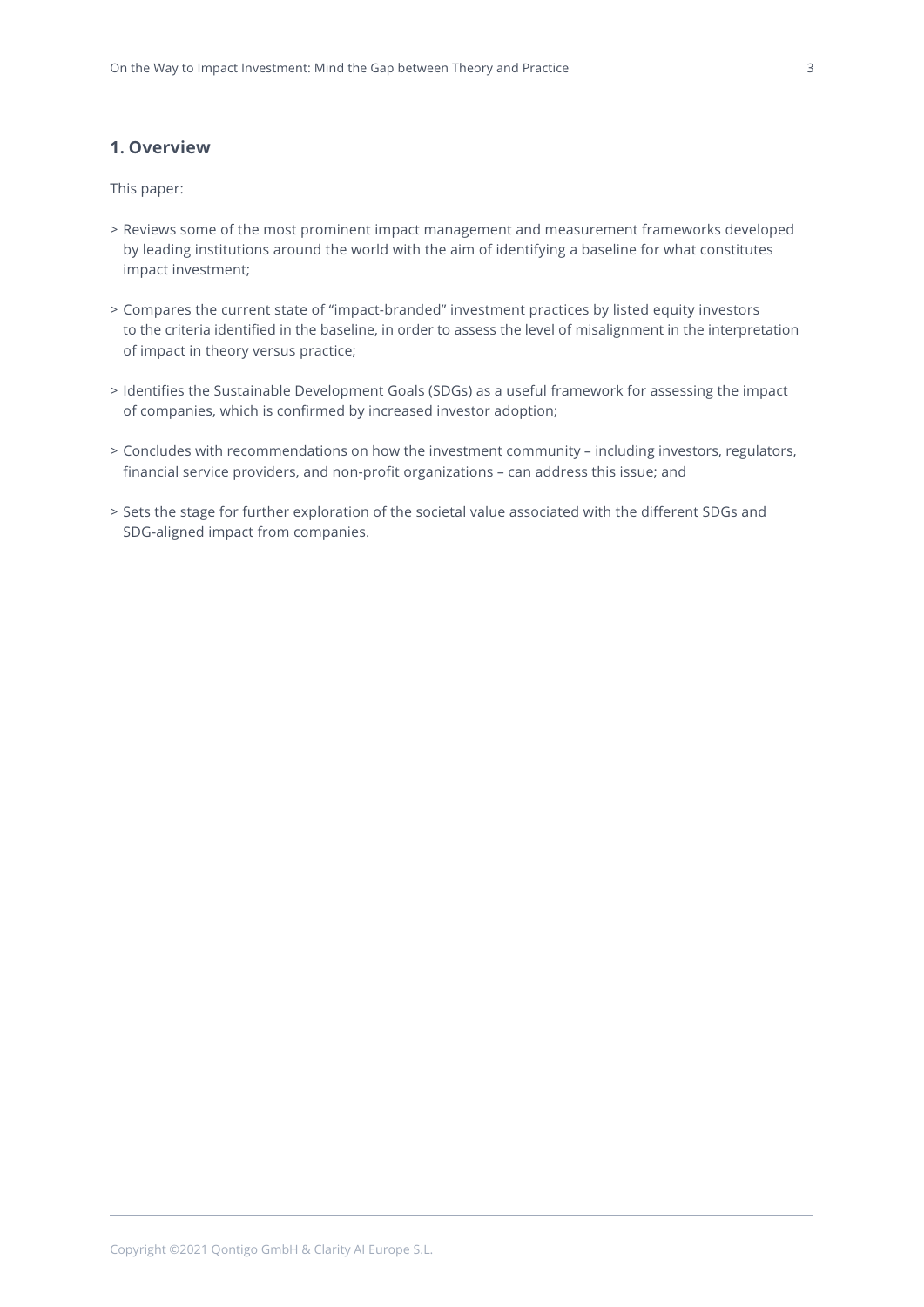# <span id="page-3-0"></span>**2. Impact investment and why we need it**

Despite significant regulatory evolution and increase in financial flows as indicated by the growth in assets managed in accordance with the Principles for Responsible Investment (PRI)<sup>1</sup>, many of the critical environmental and social challenges facing the world have become even more acute and have led to systemic risks emerging. The most mainstream sustainable investment (SI) practice of ESG (environmental, social, and governance) integration has been defined by the CFA Institute and PRI <sup>2</sup> as "the explicit and systematic inclusion of environmental, social and governance factors in investment analysis and investment decisions". However, the way in which it is being practiced has been deemed insufficient to deliver answers of the right magnitude to the issues at stake by many observers, NGOs, regulators, and investors themselves.

There are numerous interlinked systemic issues that the global community is far from resolving – climate change and wealth inequality being just two examples.

Human-induced warming reached approximately 1-degree above pre-industrial levels in 2017, increasing at 0.2-degree per decade.<sup>3</sup> An annual reduction of over 7% in greenhouse gas emissions (GHG) is required to stay within the 1.5-degree pathway, set by the Intergovernmental Panel on Climate Change (IPCC) as the upper limit for preventing the worst impacts of climate change. <sup>4</sup> However, global greenhouse gas (GHG) emissions have risen by 1.5% per year over the last decade (2010–2020). Importantly, according to the IPCC, mitigation and adaptation options consistent with 1.5-degrees pathways are associated with multiple synergies across the SDGs. 5

In the United States, the average income of households in the top fifth of income distribution was 16.6 times as large as those at the bottom in 2019, compared to 10.3 times in 1975. <sup>6</sup> More importantly, financial wealth inequality - which affects income inequality through the capital income generated by wealth – is sharper than the income gap and is growing more rapidly. <sup>7</sup> In 2017 the three wealthiest people in the United States owned more wealth than the bottom half of the population combined, while over 19 percent, had zero or negative net worth.<sup>8</sup> Even these figures underestimate wealth concentration, as the growing use of offshore tax havens, domestic tax loopholes allowing much of this wealth to not be considered "taxable income" unless assets are sold and gains realized, and legal trusts has enabled concealing of assets more than ever before. <sup>9</sup> For example, according to a June 2021 analysis, United States' wealthiest executives paid USD 13.6 billion in federal income taxes in a period when their collective net worth increased by USD 401 billion. <sup>10</sup> A similar pattern is repeated throughout Europe, if less pronounced. 11

The "Tragedy of the Horizon" illustrated in former Governor of the Bank of England Mark Carney's seminal speech back in 201512 demonstrates why investors must now take into account what is known elsewhere as "double materiality" – namely, the financial impact of sustainability issues on a company's financial

<sup>5</sup> Ibid.

<sup>9</sup> Ibid.

<sup>1</sup> PRI 2020. [Annual](https://www.unpri.org/annual-report-2020/how-we-work/building-our-effectiveness/enhance-our-global-footprint) report

<sup>2</sup> CFA Institute and PRI 2018. Guidance and case studies for ESG [integration](https://www.unpri.org/fixed-income/guidance-and-case-studies-for-esg-integration-equities-and-fixed-income/3622.article)

<sup>3</sup> IPCC, 2021. Special Report – Global [Warming](https://www.ipcc.ch/sr15/) of 1.5ºC

<sup>4</sup> UNFCCC 2020. Cut Global [Emissions](https://unfccc.int/news/cut-global-emissions-by-76-percent-every-year-for-next-decade-to-meet-15degc-paris-target-un-report) by 7.6 Percent Every Year for Next Decade to Meet 1.5°C Paris Target – UN Report

<sup>6</sup> Congressional Research Service, 2021. The U.S. Income [Distribution:](https://fas.org/sgp/crs/misc/R44705.pdf) Trends and Issues

<sup>&</sup>lt;sup>7</sup> Pew Research Center 2020. Trends in income and wealth [inequality](https://www.pewresearch.org/social-trends/2020/01/09/trends-in-income-and-wealth-inequality/)

<sup>8</sup> Institute for Policy Studies 2017. [Billionaire](https://ips-dc.org/report-billionaire-bonanza-2017/) bonanza

<sup>&</sup>lt;sup>10</sup> The New York Times 2021. [Wealthiest](https://www.nytimes.com/2021/06/08/us/politics/income-taxes-bezos-musk-buffett.html) Executives Paid Little to Nothing in Federal Income Taxes, Report Says; FT 2021. US [investigates](https://www.ft.com/content/d318fea6-003d-40af-8b1e-8226c3969297) leak of records showing billionaires pay little tax

<sup>11</sup> Piketty, T. and Saez, E., 2014. [Inequality](https://eml.berkeley.edu/~saez/piketty-saezScience14.pdf) in the long run. Science, 344(6186), pp.838–843.

<sup>&</sup>lt;sup>12</sup> Bank of England, 2015. [Breaking](https://www.bankofengland.co.uk/speech/2015/breaking-the-tragedy-of-the-horizon-climate-change-and-financial-stability) the Tragedy of the Horizon - Mark Carney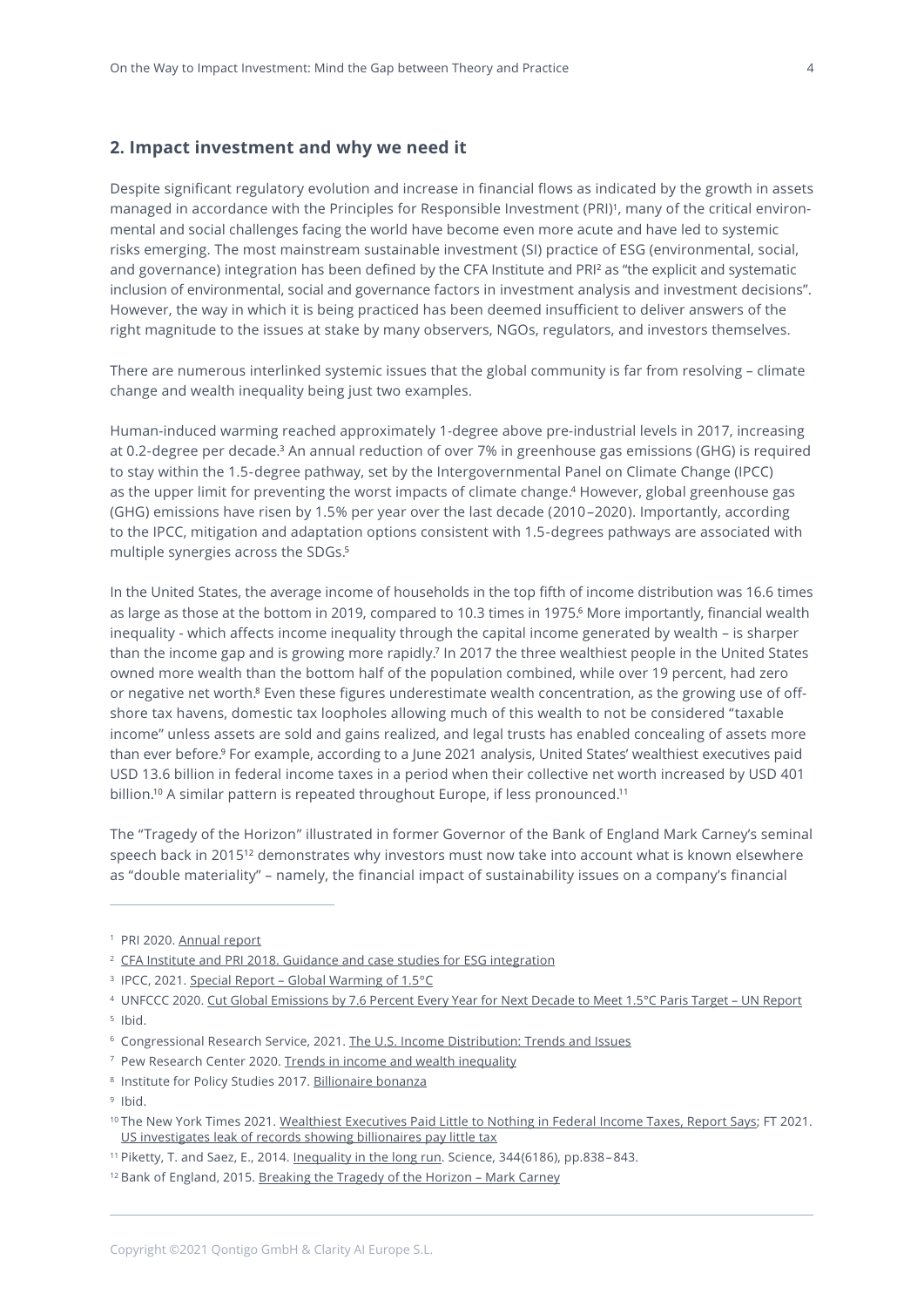<span id="page-4-0"></span>performance, as well as the company's impact on society and the environment (beyond the impact on the company itself) through its operations, products and services. As the SI market matures, financial institutions are looking beyond risk and opportunity to focus on the real-world outcomes of their investments.

# **3. Impact investment in theory**

The most widely accepted definition of impact investment is provided by the Global Impact Investing Network (GIIN), which defines it as "investments made with the intention to generate positive, measurable social and environmental impact alongside a financial return."<sup>13</sup> However, beyond this globally recognized definition of impact lie several different impact integration and measurement frameworks. Since these frameworks have only emerged in recent years, investors have yet to reach a common understanding of what exactly such investments are and what they are not.

In line with this divergence in understanding of impact investment, there is currently no perfect methodology for determining the size of the market. One estimate was released by the GIIN in June 2020 that put the size of the impact market at USD 715 billion. <sup>14</sup> Thematic SI investments, which focus on identifying opportunities in macro-level sustainability trends and themes, provide another reasonable proxy for assessing market trends for impact investment while being broader than the impact domain. Figure 1 below shows clear, sizable growth in thematic ESG fund flows since 2017.



**Figure 1.** Growth in annual thematic fund flows in recent years (annual fund flows and year-on-year growth by ESG strategy, global)

Sources: Morningstar, Goldman Sachs Investment Research.

 $14$  Ibid.

<sup>13</sup> GIIN 2021. What is impact [investment](https://thegiin.org/impact-investing/need-to-know/#what-is-impact-investing)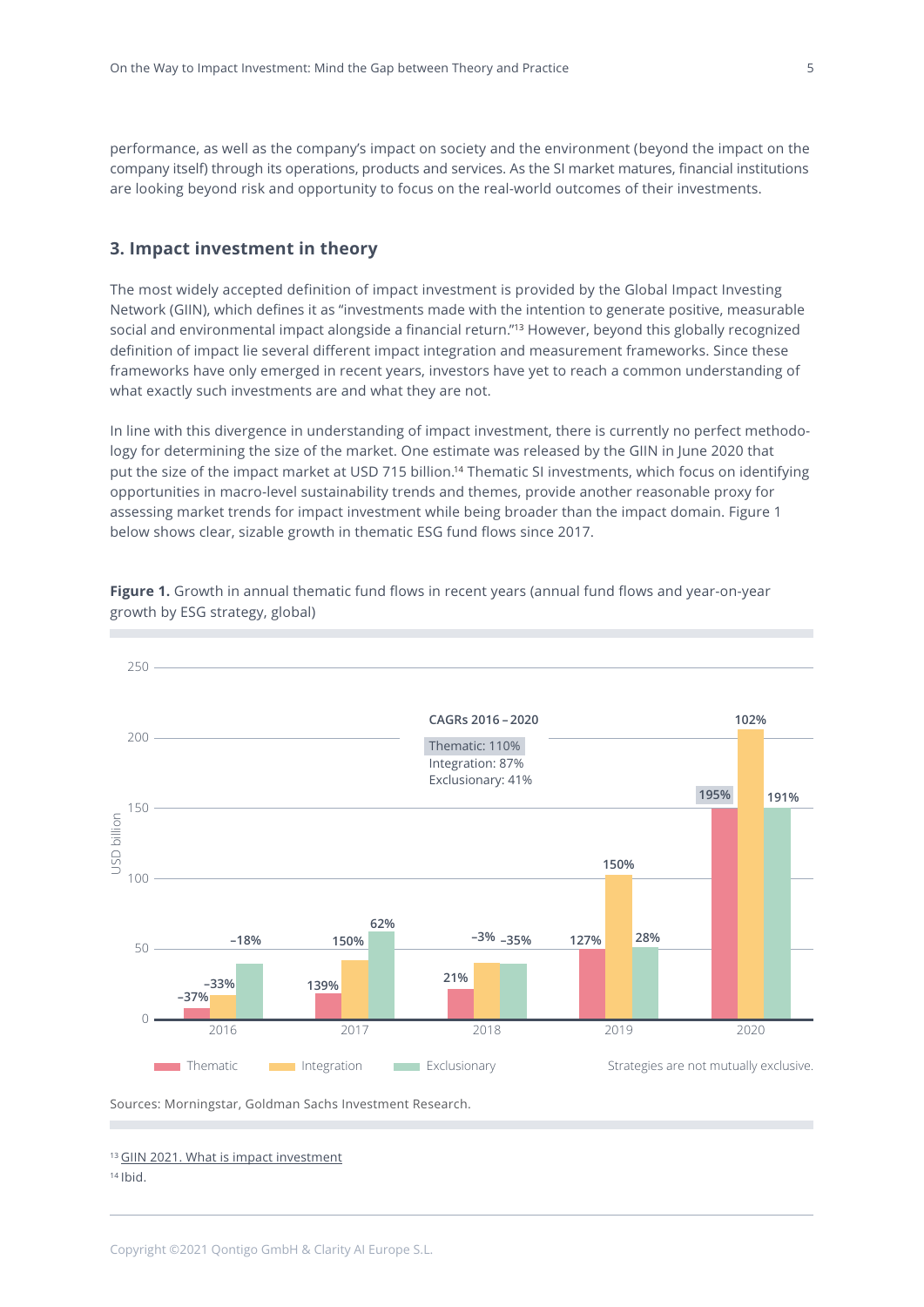Meanwhile, the International Finance Corporation – a thought and practice leader in the world of impact investment – estimates that investors in public and private markets can potentially contribute USD 8.8 trillion and USD 71 billion respectively towards impact, as shown in Figure 2. 15





- \*\*\* Total fundraising from 2008–18 by private investment funds with verifiable intent for, and measurement of, impact. These funds operate only in private markets: private debt and equity, real estate, infrastructure, and natural resources such as timber. Their fundraising is equivalent to AUM under the assumption that it takes 10 years to return capital to investors.
- \*\*\* Value for year-end 2015.

\*\*\* Value of all green and social bonds outstanding as of year-end 2018. This includes sovereign issuance. Source: Preqin, EMPEA, ImpactBase, ImpactAsset50, Symbiotics, IRIS, B-Analytics, Gresb, HIPSO, 2016–17 DFI mobilization reports, and DFI annual reports. GSIA. PwC. ICMA. Bloomberg. Thompson Reuters. Note: There may be double counting between these two groups, to the extent that DFIs are limited partners in, or guarantors of, private investment funds.

Source: IFC 2019. Creating Impact – The Promise of Impact [Investing](https://www.ifc.org/wps/wcm/connect/66e30dce-0cdd-4490-93e4-d5f895c5e3fc/The-Promise-of-Impact-Investing.pdf?MOD=AJPERES&CVID=mHZTSds)

In the same report, the IFC also highlights the significant increase in the Assets under Management (AuM) at "impact-branded" publicly traded funds. The phrase "impact-branded" is an important one to note at this time of rapid growth in, but slow standardization of, the impact market, as it highlights the lack of certainty as to whether what investors are calling "impact" actually qualifies as this.

Currently, several distinct SI fund labels are well established in a number of European countries. However, until May 2021 – when the revised version of the Belgian Towards Sustainability<sup>16</sup> ecolabel was published – not a single label encompassed impact funds. Additionally, there is significant divergence between the different labels' requirements, which is proving counterproductive to their objective and adding to the confusion, greenwashing, and costliness associated with passive ESG products.

<sup>15</sup> IFC 2019. Creating Impact - The Promise of Impact [Investing](https://www.ifc.org/wps/wcm/connect/66e30dce-0cdd-4490-93e4-d5f895c5e3fc/The-Promise-of-Impact-Investing.pdf?MOD=AJPERES&CVID=mHZTSds)

<sup>&</sup>lt;sup>16</sup> Central Labelling Agency 2021. Towards [Sustainability](https://www.towardssustainability.be/) Quality Standard - First Biennial Revision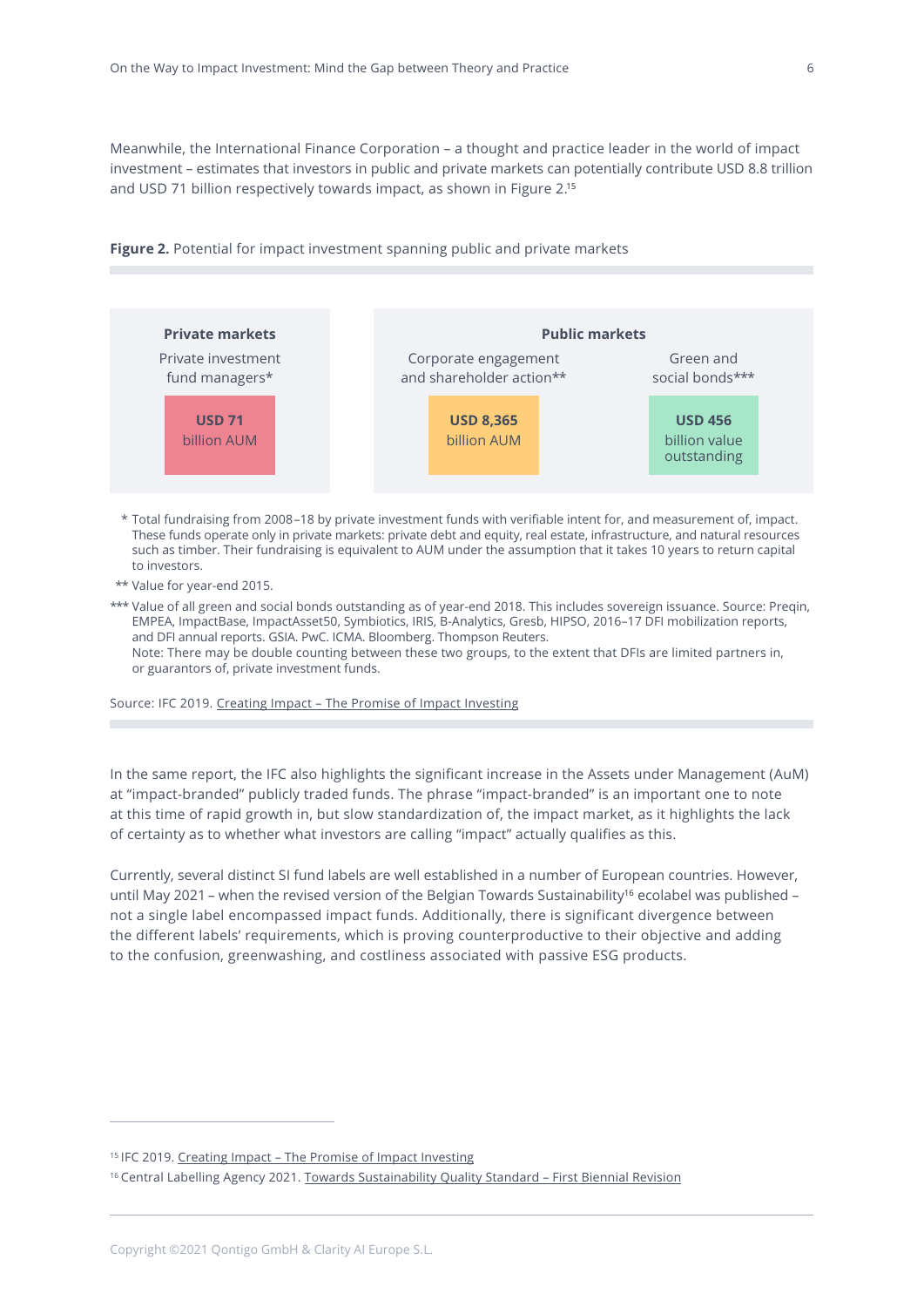When using the term "impact frameworks," it is important to distinguish between those that help define and measure company impact and those that do this for investor impact. As highlighted by many (e.g., Kölbel et al. in 202017 and the 2 Degrees Investing Initiative on multiple occasions, including its 2019 paper)18, investors often falsely conflate their portfolio companies' impact with their own. Figure 3 below highlights the main differences between the two types of impact and provides examples of some of the most frequently used frameworks for measuring each. Several of these standards have been developed in alignment with the SDGs framework, which was adopted by the UN in its Agenda 2030 to establish the priorities for sustainable development.

# **Figure 3.** Distinguishing between company impact and investor impact

| Company impact                                                                                               | Investor impact                                                                                                                                                                                              |
|--------------------------------------------------------------------------------------------------------------|--------------------------------------------------------------------------------------------------------------------------------------------------------------------------------------------------------------|
| - Minimizing harm and creating benefits through<br>strategy, operations, products, and services              | - Helping impactful companies access previously<br>inaccessible capital<br>- Helping companies with negative or lower than<br>potential impact improve their strategy, operations,<br>products, and services |
| Examples of frameworks:<br>- Impact-Weighted Accounts Initiative<br>- Impact Measurement Project's framework | Examples of frameworks:<br>- The Impact Management Project's framework<br>for investors                                                                                                                      |
| for enterprises                                                                                              | - The Global Impact Investing Network's impact framework                                                                                                                                                     |
| - B Impact Assessment<br>- United Nations Development Project (UNDP)'s                                       | - Kölbel and Heeb's Investor's Guide to Impact <sup>19</sup><br>- UNDP's SDG Impact Standards for private equity funds                                                                                       |
| SDG Impact Standards for enterprises<br>- UNDP's SDG Impact Standards for bond issuers                       | - UNEP FI's Principles for Positive Impact Finance<br>(Bankers and Investors)                                                                                                                                |
| - UNEP FI's Corporate Impact Tool                                                                            | - PRI's Investing with SDG Outcomes framework                                                                                                                                                                |

Source: Qontigo.

For the purposes of this paper, we analyze three widely referenced frameworks in Figure 4 (page 8) to derive a baseline consisting of the impact components considered necessary in each. The second column in the figure summarizes the frameworks' descriptions of the key defining features of impact investments, while the third column lists the mechanisms by which investors can create impact through investment processes. Finally, the fourth column outlines how these frameworks require the impact created by investments to be measured.

<sup>&</sup>lt;sup>17</sup> Kölbel JF, Heeb F, Paetzold F, Busch T., 2020. Can Sustainable Investing Save the World? Reviewing the [Mechanisms](https://journals.sagepub.com/doi/full/10.1177/1086026620919202) of [Investor](https://journals.sagepub.com/doi/full/10.1177/1086026620919202) Impact

<sup>18 2</sup> Degrees Investing Initiative, 2019. Impact [Washing](https://2degrees-investing.org/wp-content/uploads/2019/06/2019-Paper-Impact-washing.pdf) Gets a Free Ride

<sup>19</sup> Based on: Kölbel, J., Heeb, F., Paetzold, F., Busch, T. 2020. Can [Sustainable](https://journals.sagepub.com/doi/full/10.1177/1086026620919202) Investing Save the World? Reviewing the [Mechanisms](https://journals.sagepub.com/doi/full/10.1177/1086026620919202) of Investor Impact. Organization & Environment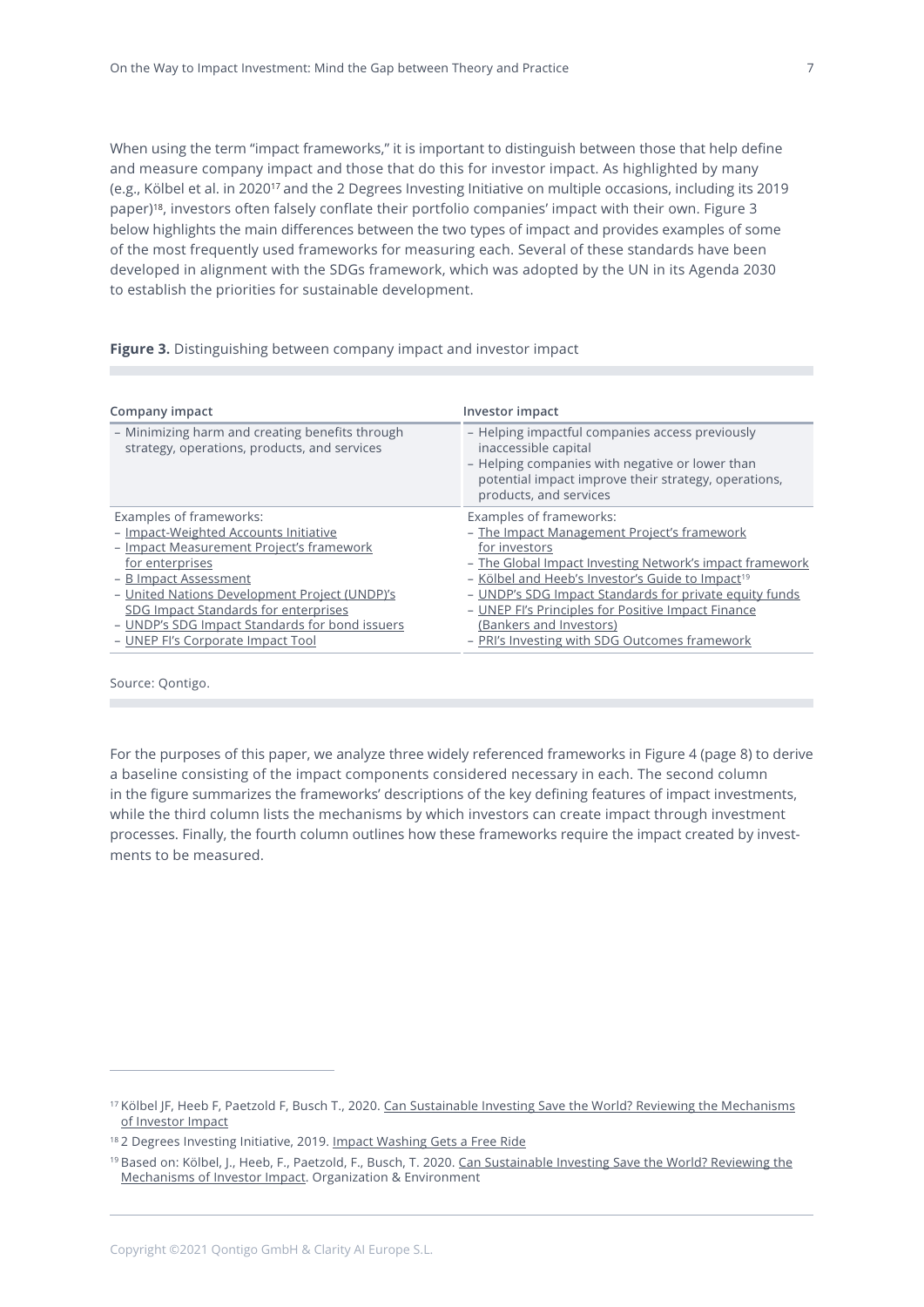| Framework                                 | How is impact defined?                                                                                                                                     | How is impact delivered?                                                                                                                                                                                                                                                                                                                                                                            | How is impact measured?                                                                                                                                                      |
|-------------------------------------------|------------------------------------------------------------------------------------------------------------------------------------------------------------|-----------------------------------------------------------------------------------------------------------------------------------------------------------------------------------------------------------------------------------------------------------------------------------------------------------------------------------------------------------------------------------------------------|------------------------------------------------------------------------------------------------------------------------------------------------------------------------------|
| The Impact<br>Management<br>Project (IMP) | - Avoid harm<br>- Benefit stakeholders<br>- Contribute to solutions                                                                                        | - Send a signal that measurable<br>impact matters<br>- Engage actively<br>- Grow new/ undersupplied<br>capital markets<br>- Provide flexibility on risk-<br>adjusted return                                                                                                                                                                                                                         |                                                                                                                                                                              |
| The GIIN's<br>Impact<br>Framework         | - Intentionality<br>- Use evidence and impact data<br>in investment design<br>- Manage impact performance<br>- Contribute to the growth<br>of the industry | - Define the fund or portfolio<br>strategy to include a social<br>or environmental problem<br>statement and/or theory<br>of change<br>- Select investee companies<br>that provide social or environ-<br>mental solutions and/or<br>generate positive impacts<br>- Engage with portfolio com-<br>panies on impact performance<br>- Measure and manage for<br>social and/or environmental<br>outcomes | - What is the goal?<br>- Who is affected?<br>- How much change<br>is happening?<br>- What is the contribution?<br>- What does the impact risk?<br>- How is change happening? |
| Kölbel et al.'s<br>framework              | - Impact is the change<br>in a specific social or<br>environmental parameter<br>that is caused by an activity                                              | - Enable impactful companies<br>to grow<br>- Encourage improvement<br>- Influence the public discourse<br>by being vocal about what<br>you do                                                                                                                                                                                                                                                       | - Change: Observe whether<br>a set parameter is changing<br>over time<br>- Causality: An observed change<br>is caused by your activities<br>and not by other factors         |

## **Figure 4.** Review of three prominent impact investment frameworks

Source: Qontigo.

Reviewing the frameworks described above, we find that despite varying approaches, there are some common elements prescribed across all three. What the GIIN describes as intentionality is observed in the other two frameworks with the IMP using "what is the goal" as a key evaluation criterion, and Kölbel et al.'s framework focusing on "causality".

Next we notice that all three frameworks include creating a measurable and observable change that would not be possible without the investment in consideration as a key criteria for it to qualify as an impact investment. A commonly used term for this is "additionality".

Finally, there is a focus across all three frameworks on who the investment is impacting, and helping provide capital to enable companies to "grow". This points towards the importance of inclusivity in who the impact capital is being supplied to and who the final beneficiaries will be.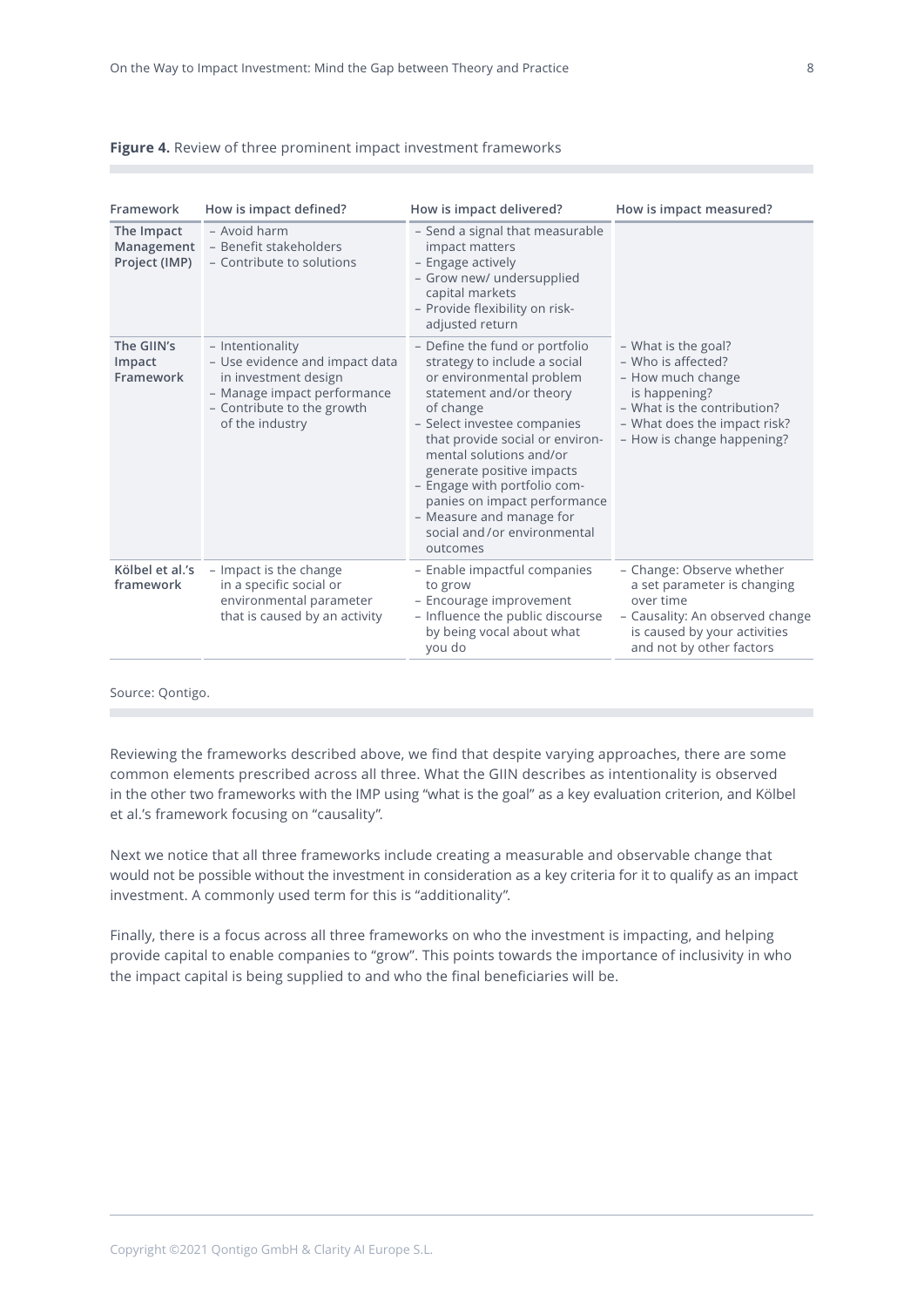We therefore conclude that the baseline for all the frameworks consists of the intentionality, additionality, and inclusivity of the impact resulting from the investment decisions under consideration. We present these three impact components in detail in Figure 5 below. They are then used in the next section to analyze impact-branded investor practices.

|                                                                                                                              | Description                                                                                                                 | Measurement approach/performance metrics                                                                                                                                                |
|------------------------------------------------------------------------------------------------------------------------------|-----------------------------------------------------------------------------------------------------------------------------|-----------------------------------------------------------------------------------------------------------------------------------------------------------------------------------------|
| Intentionality                                                                                                               | An unambiguous desire                                                                                                       | Key question: Did the investor set out specifically to achieve impact?                                                                                                                  |
|                                                                                                                              | to contribute to measurable<br>social or environmental                                                                      | Where to look: Investment policy statements, impact thesis<br>documents                                                                                                                 |
|                                                                                                                              | outcomes through the invest-<br>ment process                                                                                | Signals: Strategic impact goals, financial targets                                                                                                                                      |
|                                                                                                                              |                                                                                                                             | Challenge: There may be incentives to declare intentionality<br>with no true commitment                                                                                                 |
| Additionality<br>Increase in social or environ-<br>mental benefits that would<br>not have occurred without<br>the investment | Key question: Does the investment lead to an additional con-<br>tribution to impact that would not have occurred otherwise? |                                                                                                                                                                                         |
|                                                                                                                              |                                                                                                                             | Where to look: Investment process, stewardship activities and<br>outcomes, corporate reports                                                                                            |
|                                                                                                                              | Signals: Engagement outcomes                                                                                                |                                                                                                                                                                                         |
|                                                                                                                              |                                                                                                                             | Challenge: Inherently difficult to observe what may have happened<br>to a company, or who may have invested in it in the absence<br>of the investment                                   |
| Inclusivity<br>The benefits from impact<br>investments flow towards<br>underserved populations                               | Key question: Does the investment include emerging markets,<br>small companies, minorities?                                 |                                                                                                                                                                                         |
|                                                                                                                              |                                                                                                                             | Where to look: Portfolio constituents, corporate reports                                                                                                                                |
|                                                                                                                              |                                                                                                                             | Signals: Portfolio company size, geographies represented,<br>company ownership (diversity data), flexible capital                                                                       |
|                                                                                                                              |                                                                                                                             | Challenge: Hard to gather socio-economic and behavioral infor-<br>mation and hence the magnitude of impact for groups that have<br>been traditionally financially and socially excluded |

**Figure 5.** Key considerations in impact investment common across all frameworks

Source: Qontigo.

Finally, it is also important to consider that impact mechanisms vary in applicability to different asset classes, based on investors':

- > level of access to the issuers' strategy and operations;
- > investment strategy;
- > issuer profile (public, private, SMEs); and
- > access to markets (both developed and emerging).

Using these criteria, we demonstrate in Figure 6 on page 10 the applicability of two impact mechanisms selected from the Kolbel et al framework across different asset classes.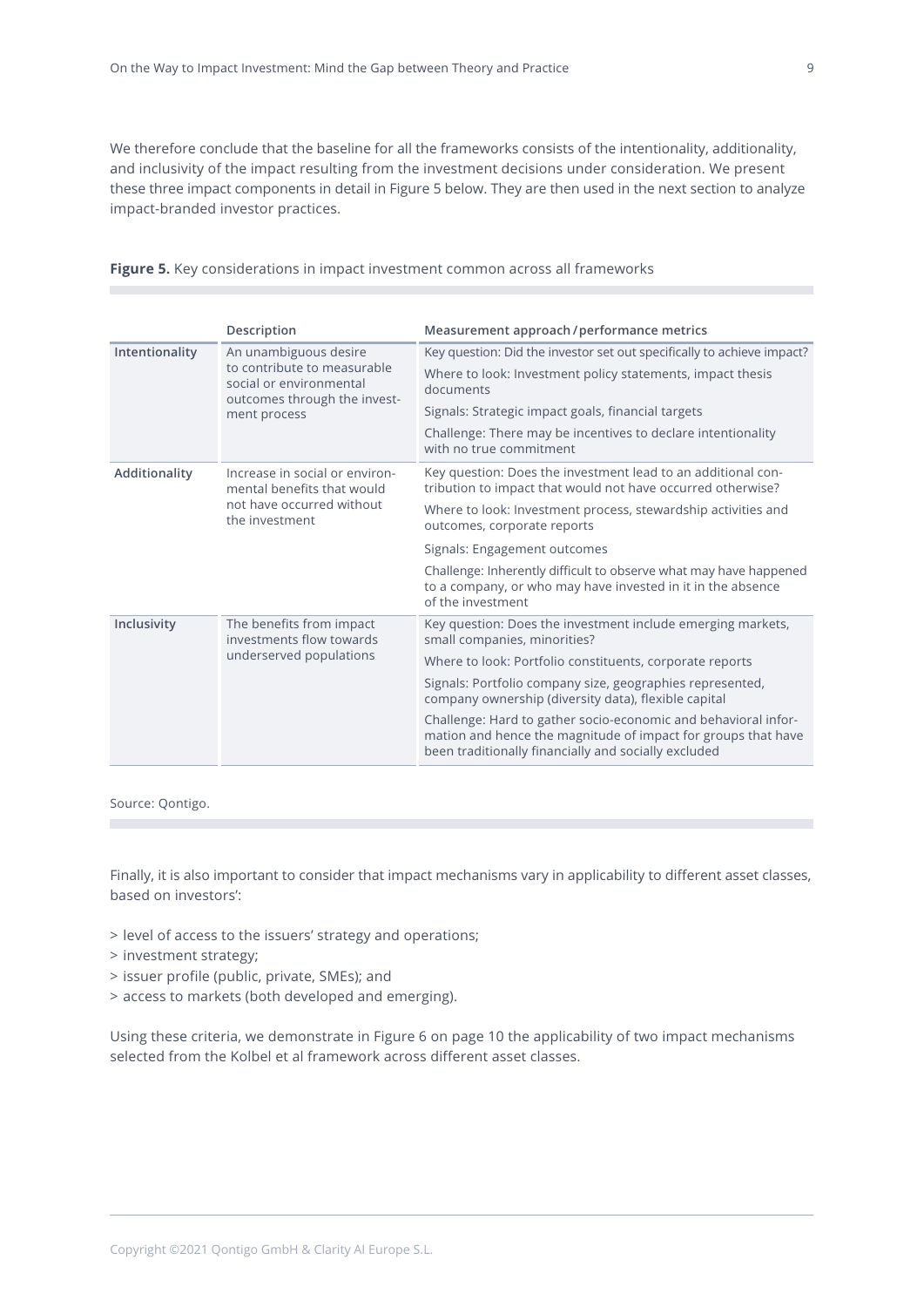|                                                                  | Private<br>Equity                                                                       | <b>Public</b><br>Equity | Corporate<br>Bonds <sup>17</sup>                             | Sovereign<br><b>Bonds</b> | Infrastructure/<br><b>Real Assets</b>                                                                                                                           |
|------------------------------------------------------------------|-----------------------------------------------------------------------------------------|-------------------------|--------------------------------------------------------------|---------------------------|-----------------------------------------------------------------------------------------------------------------------------------------------------------------|
| Fostering growth<br>in impactful<br>security issuers             | ***                                                                                     | $***$                   | $+ +$                                                        | $\star$                   | ***<br>Primary markets<br>Secondary markets<br>$\star$                                                                                                          |
| <b>Engaging to improve</b><br>company perfor-<br>mance on impact | $***$                                                                                   | ***                     | ***                                                          | $\star$                   | $\star$                                                                                                                                                         |
| Reference<br>framework                                           | <b>UNDP's SDG</b><br>Impact<br>Standards<br>for Private<br><b>Equity Funds</b>          |                         | Green Bond Principles,<br>Sustainability Bonds<br>Guidelines |                           | CFA AOS SDG-ESG Infrastructure<br>investment Framework<br>Meridiam first annual impact<br>report<br><b>UNEP FI's Real Estate Impact</b><br><b>Analysis Tool</b> |
|                                                                  | GIIN, Impact Management Project, Kölbel JF, Heeb F, Paetzold F, Busch T. Investor Guide |                         |                                                              |                           |                                                                                                                                                                 |

## <span id="page-9-0"></span>**Figure 6.** Differences in impact mechanisms for different asset classes

Source: Qontigo.

**Scope of impact: \*** = minimum **\*\*** = medium **\*\*\*** = maximum

# **4. Impact investment in practice**

Having established intentionality, additionality, and inclusivity as the baseline for a theoretically sound impact investment approach, this paper now examines the extent to which real-world investor approaches are currently embedding these critical common components in their impact-branded products.

# 4.1 Methodology

The analysis is based on the PRI's publicly available signatory-reported data, which constitutes the world's largest database of responsible investment practices.<sup>20</sup> PRI signatories submit details of their ESG practices on an annual basis. Our analysis uses the latest available investment practices data, which was reported during 2020 by 960 PRI signatories actively managing a total of USD 21.1 trillion in listed equities.<sup>21</sup>

Thematic investment is one of the three approaches to ESG incorporation that demonstrate the implementation of the PRI's Principle 122 in listed equity (the other two are screening and ESG integration). The PRI considers impact investment to be a subset of the thematic approach to managing ESG issues in listed equities. <sup>23</sup> While it defines thematic investment as seeking to "combine attractive risk/return profiles with

<sup>20</sup> PRI 2021. <https://dataportal.unpri.org/signatory/dashboard>

<sup>21</sup> RI 2020. Listed equity [snapshot](https://www.unpri.org/listed-equity/listed-equity-snapshot-2017-2020/6541.article) 2017– 2020

<sup>&</sup>lt;sup>22</sup> PRI's [Principle](https://www.unpri.org/pri/what-are-the-principles-for-responsible-investment) 1: "We will incorporate ESG issues into investment analysis and decision-making processes."

<sup>&</sup>lt;sup>23</sup> PRI 2019. An [introduction](https://www.unpri.org/an-introduction-to-responsible-investment/an-introduction-to-responsible-investment-listed-equity/4932.article) to responsible investment: listed equity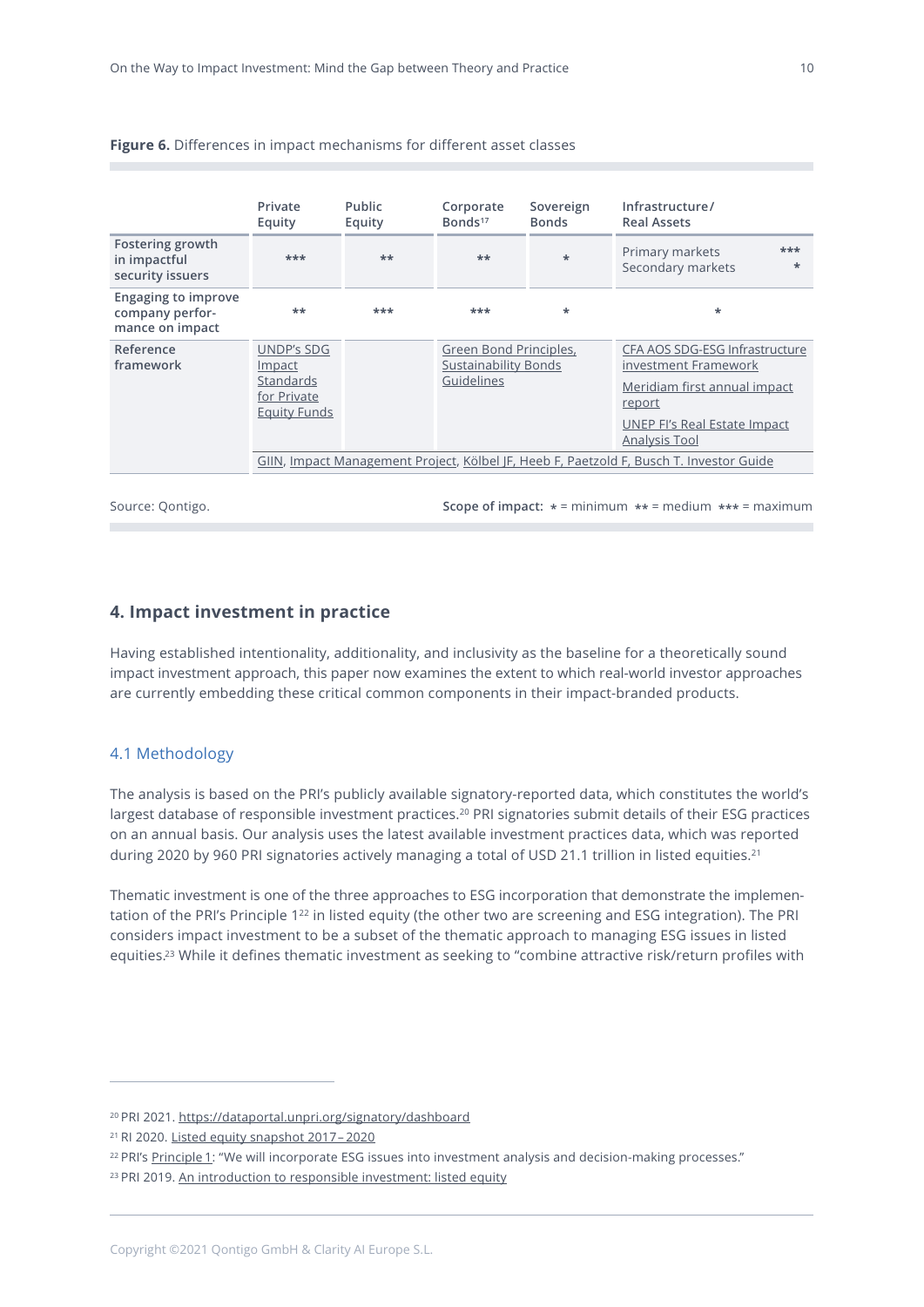<span id="page-10-0"></span>an intention to contribute to a specific environmental or social outcome", it says that impact investment aims to "ensure that investments lead to additionality of impact and requires adequate measuring and monitoring of the investment's impact on environmental or social outcomes". As a result, qualitative responses to the PRI reporting question LEI 07.2, "Describe your organization's processes relating to sustainability themed funds," that mention the term "impact" are the optimal proxy for analyzing prevalent impact investment approaches. This question was an optional indicator in the 2020 reporting framework that was triggered for signatories who reported investing in stand-alone thematic strategies.

We obtained 241 individual qualitative responses to LEI 07.2 from the PRI data portal and filtered these down to 74 that specifically referred to the word "impact".<sup>24</sup> This ultimate sample of qualitative individual investor responses was then manually analyzed for evidence of each of intentionality, additionality, and inclusivity – more details for each of which are presented in the following sections. In a next step, the evidence produced was awarded a score on a scale of 0–2 in each category, with 0 being no evidence and 2 being significant evidence. Other trends tracked included investment themes and measurement frameworks.

The limitations to this approach include the following:

- > The voluntary nature of this indicator meant that we had to work with a relatively limited sample size of 74 signatories out of the 960 that reported on their active listed equity ESG incorporation practices. Nevertheless, in practice these 74 signatories manage a combined USD 20.5 trillion of assets across all asset classes, which means that their responses are representative.
- > The qualitative nature of the indicator meant that we had to apply qualitative analysis, which is subject to human error. Also, signatories were not asked to describe specific aspects of their investment approach. As a result, where they did not describe their process in detail it was impossible to positively score them on traits, leading potentially to underscoring.
- > A further iteration of this analysis could/should consider similar responses for other asset classes, including fixed income and private equity.

Despite these limitations, however, the use of this sample to demonstrate broader impact investment trends can be justified in terms of representativeness. The results are presented in the following sections.

# 4.2 Results

Figure 7 shows our headline results. 84% of respondents (62 investors) scored between 0 and 2 (out of 6 overall), demonstrating no or low recognition for the intentionality, additionality, and inclusivity of their impact investment process. Of these, 12% (9) were found not to be describing a thematic or impact approach at all, but instead provided generic descriptions and referred to other ESG incorporation approaches such as ESG integration and screening. We believe these poor trends are indicative of the general impact investment narrative. Confusion is common among different sustainable investing approaches at worst and within the individual pillars of investment impact creation at best.

At the other end of the spectrum, 16% (12 investors) scored between 3 and 6, with 9% (7 investors) being awarded full marks. This demonstrates that a listed equity impact investment approach that is conscious of its intentionality, additionality, and inclusivity is perfectly possible, as measured by our methodology. These are therefore those investors who through their practice demonstrate large commitments to the theory of impact investment.

The next sections explore each pillar in turn.

<sup>24</sup> PRI 2021. PRI data [portal](https://www.unpri.org/signatory-resources/pri-data-portal-explore-signatories-reporting-data/391.article)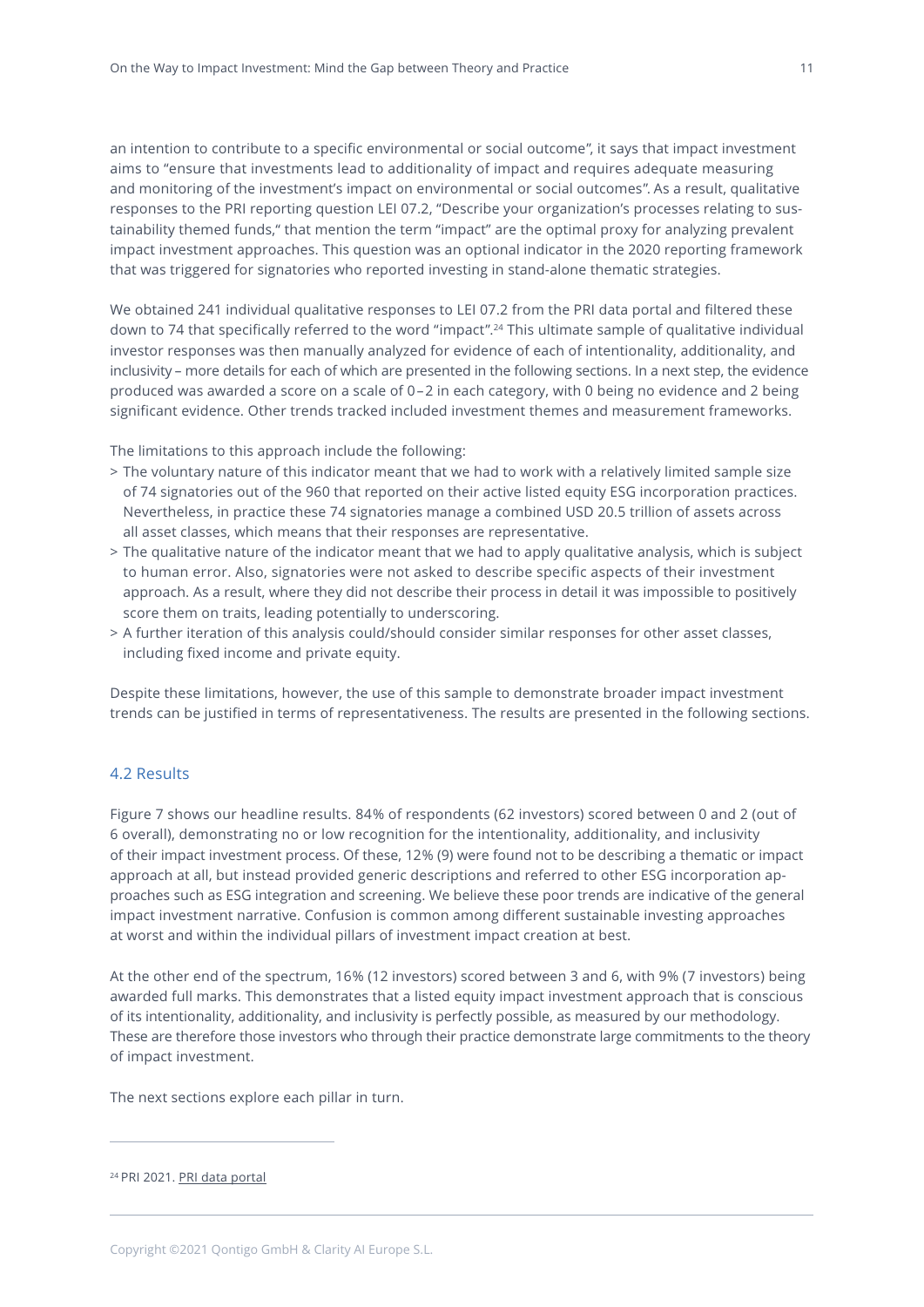

<span id="page-11-0"></span>

# *4.2.1 Intentionality*

23 out of the 74 responses (31%) scored 0 for intentionality. In line with the PRI's definition of thematic investment, a significant majority of responses describe their investment thesis as one that combines thematic exposure and attractive returns. Exposure in most cases is seen either as driving returns or as a "nice to have" on top of already attractive financials. Representative sample responses include:

*"Although these changes have been occurring for many years, we are witnessing a significant upward move in their velocity as the challenges have become more profound. We believe the universe of companies that are addressing these sustainable issues represent an attractive subset of the broader global equity universe with higher secular growth rates. As such, our investable universe consists solely of companies whose business models benefit from these changes."*

# and

"With the SDG mapping our aim is to gain better understanding on a company's strengths in the future. We also think that companies with a clear understanding of the businesses' alignment with the SDG's will be better *at coping with the potential changes and challenges in the inevitably changing business environment."*

Extracts from the top-scoring investor responses are given in Figure 8.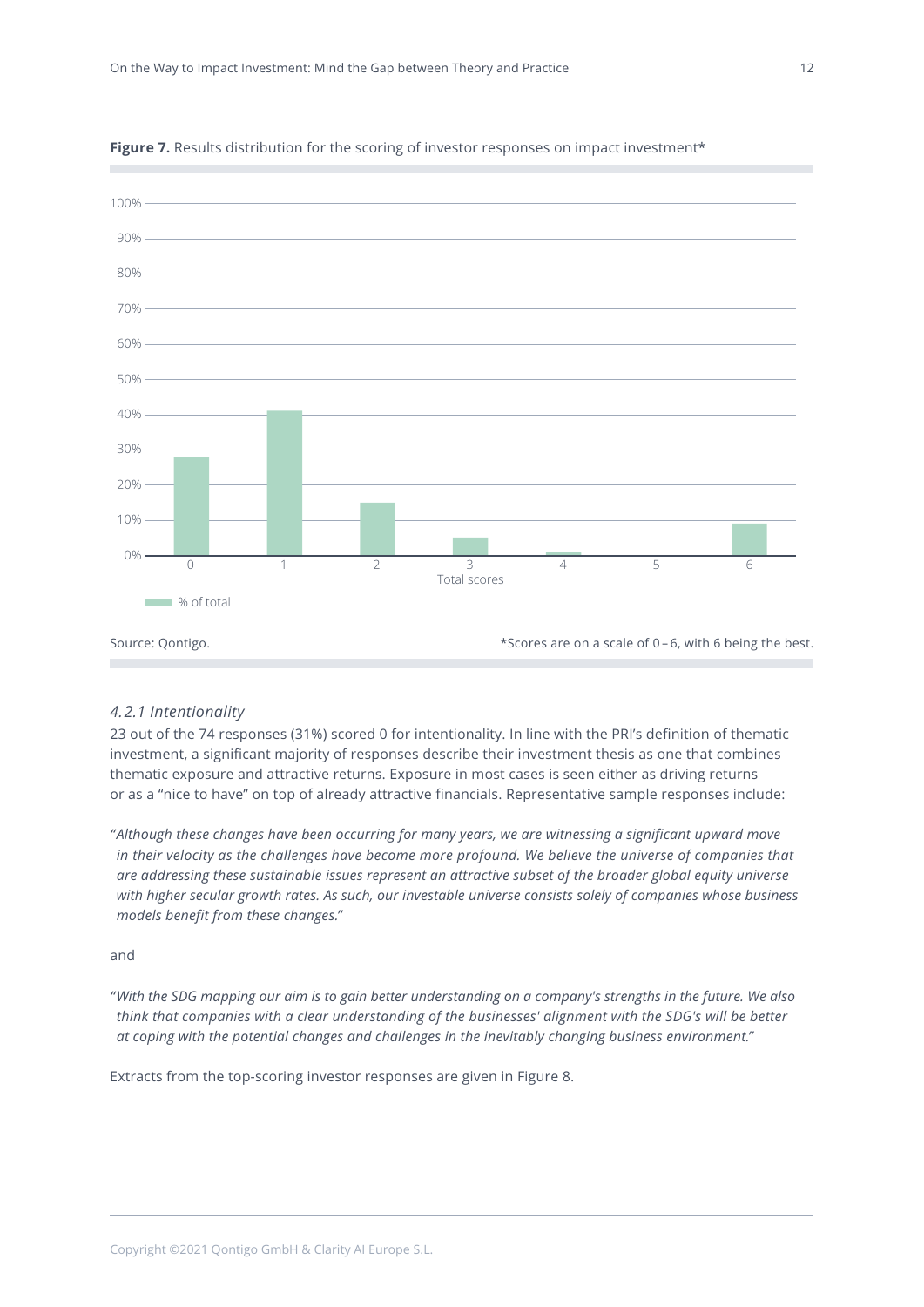## <span id="page-12-0"></span>**Figure 8.** Top-scoring investors for intentionality, selected extracts

## **Evidence for intentionality**

" The fund aims to invest in companies that have a positive impact on society. The stock selection process takes into account two dimensions of societal impact: the societal contribution of goods and services, which reflects how a company's business is aligned with major societal issues, and corporate citizenship, which reflects how a company conducts its business and the more or less positive externalities that these choices entail for society."

"The fund aims to increase the value of fund investments over the long term alongside achieving positive societal impact aligned to the UN SDGs."

" (…) spent two years researching the potential of delivering positive impact in public equities, and specifically within underserved emerging and frontier markets. (…) The culmination of this work is a concentrated portfolio of around 20 stocks that we believe can deliver positive impact – along the six themes listed below – whilst generating solid financial returns to investors."

" (…) currently has three Listed equity thematic impact funds, seeking clear alignment with UN SDGs and aiming to generate positive societal impact."

Source: PRI Data [Portal.](https://www.unpri.org/signatory-resources/pri-data-portal-explore-signatories-reporting-data/391.article)

# *4.2.2 Additionality*

57 out of the 74 responses (77%) were scored as 0 for additionality. Since the main mechanism for generating positive impact beyond providing private capital in the listed markets is engagement, we allocated scores based on the depth of the engagement approach. Less credit was given where the signatory simply described their engagement approach in generic terms as opposed to where they are explicitly trying promote impact through active ownership. Extracts from the top-scoring investor responses are given in Figure 9.

**Figure 9.** Top-scoring investors for additionality, selected extracts

## **Evidence for additionality**

" (…) uses SDGs to provide a framework for engaging to create more impactful and financially successful companies. (…) Small and mid-cap companies are largely unaccustomed to being engaged on sustainability matters. Yet these businesses, along with their supply chains, have significant potential to create positive societal impacts and strong investment returns. Engagement has the potential to unlock value for all stakeholders – investors, companies, employees, local communities and the planet – and therefore help deliver the ambitious SDGs."

" Through our engagement policy, the team maintains a constant and ongoing dialogue with the companies we invest in, especially HR teams to ensure good management of their human capital."

" (…) combines the proven stock-selection and engagement skills within its equity and stewardship teams. The investment opportunity that the strategy addresses is that engagement will enable positive change and will encourage investee stocks to create more resilient businesses, as well as tackling pressing social or environmental needs. These companies should then begin to increase market share in their industries, improve business ecosystems, and strengthen market practices."

" Monitoring these impact indicators and controversial issues within the ESG environmental, social and governance areas allows us to have a constructive dialogue with the companies to whom we propose ESG improvements that will have a real impact on their sustainability, the creation of value and therefore ultimately on the rise of their stock price."

Source: PRI Data [Portal.](https://www.unpri.org/signatory-resources/pri-data-portal-explore-signatories-reporting-data/391.article)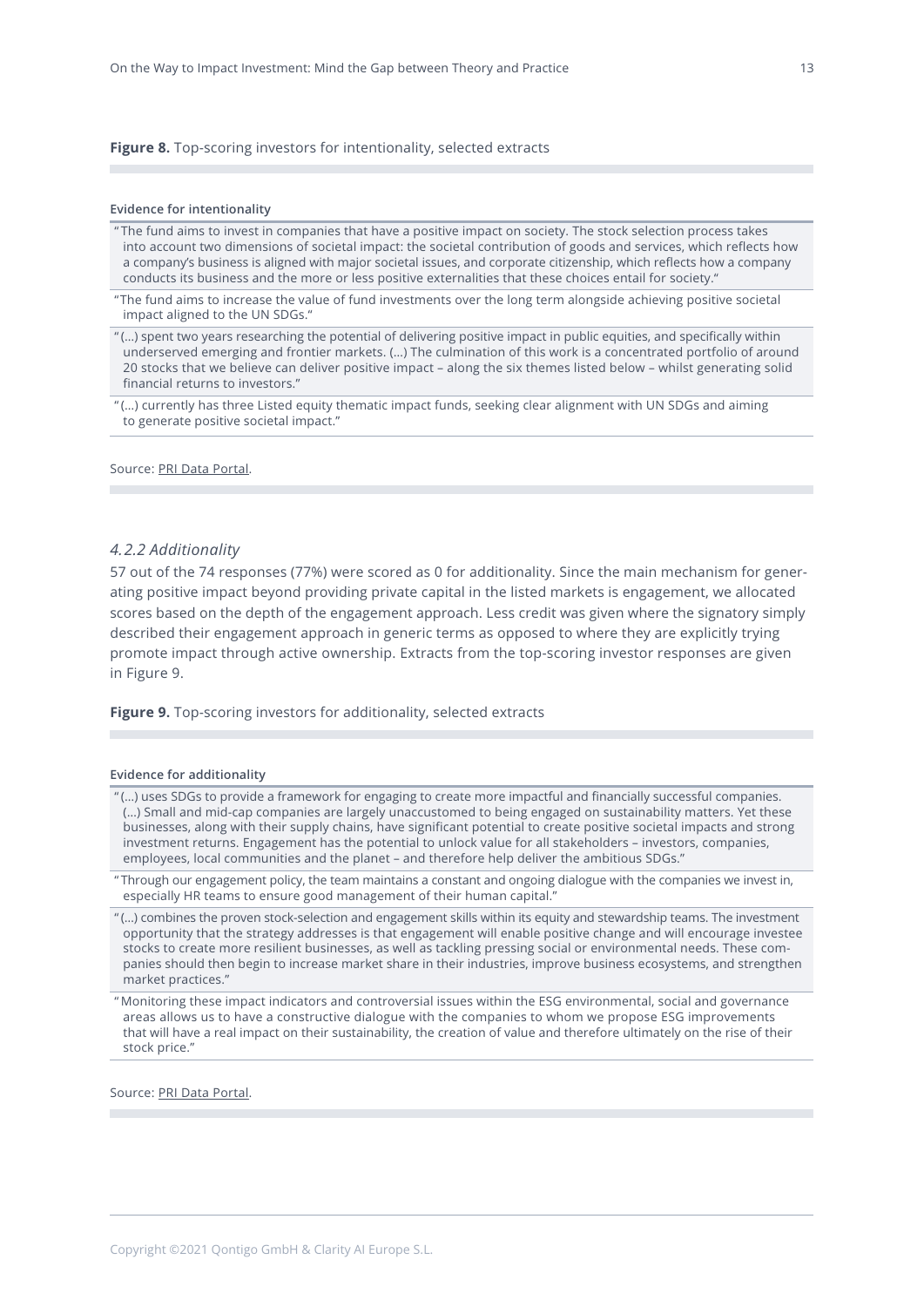# <span id="page-13-0"></span>*4.2.3 Inclusivity*

57 out of the 74 responses (77%) scored 0 for inclusivity, as they did not share any evidence of a global approach inclusive of emerging markets or underserved populations. At the other end of the spectrum, extracts from the top-scoring investor responses are given in Figure 10.

## **Figure 10.** Top-scoring investors for inclusivity, selected extracts

## **Evidence for inclusivity**

" One of the funds is (…) with a clear long-term focus on creating long-term impact, measured against several of the UN SDGs. These funds (…) contribute to ensuring that low-income individuals have access to financial services and job opportunities, providing women with equal access to economic resources and opportunities. By financing micro, small and medium enterprises the investments support the adoption of fair, equal and safe working practices. We contribute to creating equal opportunities and incomes irrespective of age, gender, origin, religion or other status."

" (…) the portfolio is constructed to align with the UN SDG Goal 3 to "ensure healthy lives and promote well-being for all at all ages." (…) focuses more specifically on companies creating solutions for health care related issues in the following areas: 1) Access to medicines and health care services in both developed and emerging markets; (…) 4) New solutions that lead to lowering the cost of health care."

" The standards applied to the (…) Fund's portfolio focus on three key themes:

1) Increasing access to capital for those historically underserved by the mainstream financial community; 2) Creating public goods for those most in need; and 3) Filling capital gaps left by current financial practice. We look to address a broad range of issues, including affordable housing, climate change, education, community revitalization and health care."

" (…) which invests in companies that create financial and societal value by fostering gender diversity and leveraging on the increasingly important economic role of women. The Fund focuses on three of the UN SDGs; gender equality, decent work & economic growth and reduced inequalities."

Source: PRI Data [Portal.](https://www.unpri.org/signatory-resources/pri-data-portal-explore-signatories-reporting-data/391.article)

# *4.2.4 Other findings*

The following section provides an overview of additional findings.

## *Measurement*

As one investor clearly puts it:

"One of the great challenges with impact investing - public or private - is accurately measuring the impact *of a company. Data availability is weak – particularly in emerging markets – making complex methodologies futile, and potentially even deceptive."*

Nevertheless, without measurement there is no management. As such, we also tracked (without scoring) the varying approaches investors have described to measure companies' impact. Some proprietary methodologies state that they do not invest in specific securities unless it has been calculated that these have a net positive impact for a particular issue, such as alignment with the low-carbon transition. Others select the specific KPIs that are most closely aligned with their strategy (e.g., the proportion of women on the executive committee) or simplify the impact measurement process by emphasizing aspects such as reach (e.g., the number of people impacted and historic growth), criticality (e.g., current access to health care or financial services), and effectiveness (e.g., the quality of education or patient health outcomes). One thing is clear: there are currently no standardized approaches on this matter.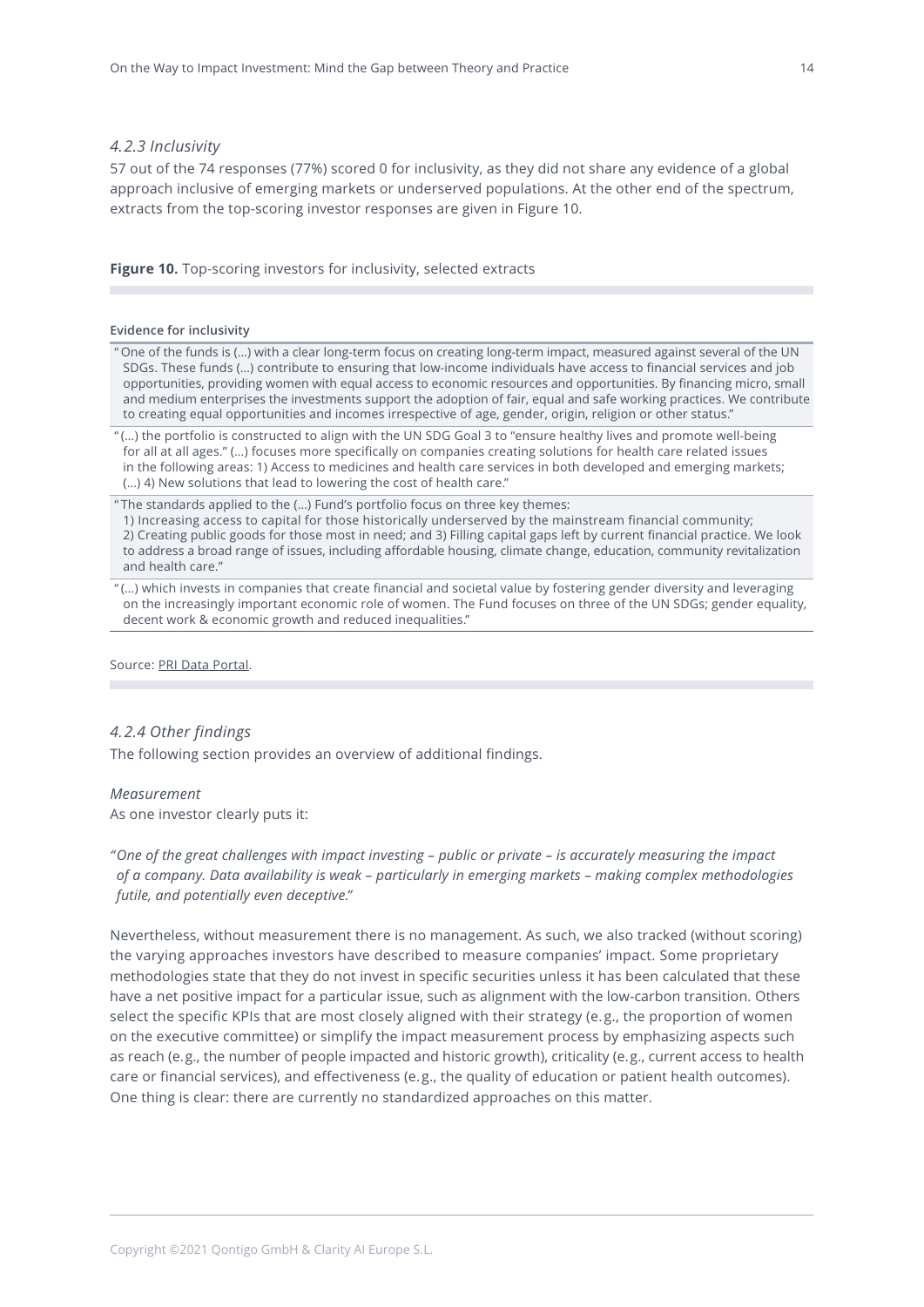# <span id="page-14-0"></span>*Themes*

What, then, are the themes towards which investors most often allocate capital? We performed a simple count of approaches mentioning a framework for thematic allocation. The SDGs came out top, being referred to as a thematic f⁄ramework by 39% (29) of the 74 responses, either in their entirety or in the form of selected SDGs. This is aligned with other industry findings. For example, a 2019 study found that more than half of all European asset owners had started using the SDGs as a tool to manage investment strategies.<sup>25</sup> The following is an example investor response illustrating an approach focused on a specific SDG:

*"Responsible Consumption using a framework based on SDG12 (Responsible Consumption and Production).* In this case, the strategy places a particular focus on sustainable food, urban systems, supply chains and lifestyle. *We identify sustainable companies by considering the potential decoupling between their environmental impact* and their economic activity: companies that we think are able to develop their activity and lower their impact in the same time. We aim at identifying these companies in order to benefit from the potential competitive *advantage and risk management they have built around what we expect to be a consumption revolution, expressed by the SDG12."*

Next in popularity was climate action in its various iterations, at 23% (17 explicit references). However, this is probably an undercount, since there is naturally an overlap with SDG 13, which was not explicitly extracted.

Interestingly, individual approaches referred explicitly to alignment with regulatory taxonomies such as the EU Taxonomy as a framework for their approach, while others emphasized fund labels awarded (such as the Greenfin (France) or Nordic Swan labels). As labels proliferate in the future, this may become another way to track real-world impact investment trends.

# **5. Reconciling the gaps between the theory and practice of impact**

In Molière's famous play "Le Bourgeois Gentilhomme", the main character, Monsieur Jourdain, takes a poetry lesson and discovers with pleasure that he has been speaking in prose all his life without knowing it. As demonstrated above, there is no way investors can similarly claim to have been unconsciously implementing impact investment for years. Given the requirements of intentionality, additionality, and inclusivity, it is highly unlikely that investors stumble upon positive impact without measuring it and without actively managing portfolios to achieve it. Creating impact is much more akin to composing one of Shakespeare's sonnets than speaking in prose – it simply does not happen by chance. Below, we discuss a few practical ways investors can use to track impact measurement to reconcile the gap between the theory and practice of impact.

## 5.1 Using the SDGs framework

Given the importance that investors attach to the SDG framework, we explore further its use as a source of impact. The 17 different SDGs and their underlying targets offer a comprehensive template for what "impact" means in practice. As evidenced by our review, this has led to them becoming the most common framework used in public markets for steering impact investment strategies.

<sup>&</sup>lt;sup>25</sup> Novethic 2019. Investing with a purpose – analysing European asset owners' [contribution](https://www.novethic.com/sustainable-finance-trends/detail/investing-with-a-purpose-analysing-european-asset-owners-contribution-to-the-sdgs.html) to the SDGs.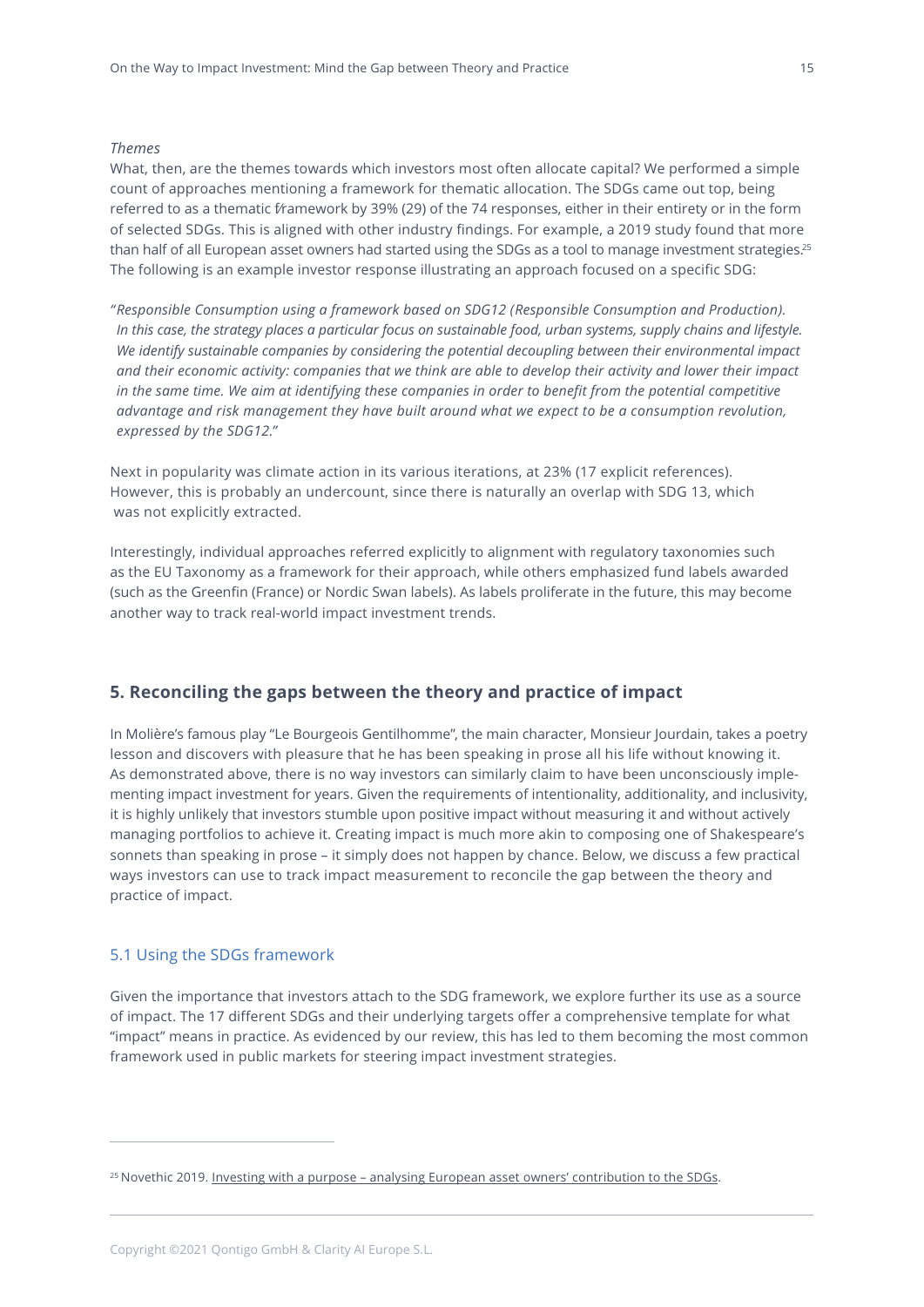<span id="page-15-0"></span>Over the last few years, most sustainability data providers have developed new data sets aimed at evidencing companies' revenue alignment with or contribution towards the SDGs. In such data methodologies, it is important to take account of the companies' entire value chain and measure SDG contribution where it matters. This means that for some companies it would be about the characteristics of products they sell and services they provide, for others it will be about their production process and their practices, and for others it will be a mix of both.

To develop a comprehensive and holistic view of companies' impact through the SDGs, it is also important that investors go deeper than the high-level goals to also measure company performance on the official underlying targets. Staying at the broad SDG level generates confusion and goes against the spirit of the SDGs, which do focus on additionality and inclusivity to a certain extent. However, few SDG data providers use the official SDG targets applicable to corporates in their proprietary metrics and ratings, which creates misalignment and confusion amongst investors on interpreting SDG-related scores. The challenge of providing quantitative impact data at such granular level is significant, as the required information is not readily provided by the companies themselves in their financial statement reporting. The situation is improving with the uptake of voluntary and mandatory company reporting regimes such as SASB (whose 980 financially material sustainability accounting disclosure metrics have been found to overlap with the 242 SDG country indicators by as much as  $70\%^{26}$ ) and recent progress with corporate sustainability reporting regimes in the EU27.

Some data providers instead group the impact on related SDGs or use simply the degree to which different revenue streams can be associated with the pursuit of particular SDGs. The current alignment measures are valuable in that they signal whether a company does something related to impact, but does not say much about their scale.

# 5.2 Comparing impact across different dimensions

Beyond measuring impact on every dimension, another question for investors focused on impact is how to compare it across dimensions. In other words, how can one compare the negative impact from carbon emissions and the positive impacts from employment creation or waste reduction to obtain a holistic view of the impact that companies have?

One way of making comparisons across different dimensions of impact is to assess the impact that operations, products, and services have on each individual dimension, and to assign a common measurement unit such as monetary value to these contributions. Harvard Business School researchers have found that 56 publicly listed companies report the monetary value of their impact.<sup>28</sup> Nevertheless, it should be noted that monetization – particularly in a private sector context – is not a silver bullet and that the approach has shortfalls as well. <sup>29</sup> In order to map clearly the impact companies have on each of the SDGs and tackle the challenge of comparison across different impacts at scale, Clarity AI has developed its SDG Impact product. This is done with a proprietary methodology for estimating the societal value generated by companies in connection with the SDGs (see page 17).

<sup>&</sup>lt;sup>26</sup> BlackRock 2021. Integrating the UN SDGs in [investments](https://www.blackrock.com/institutions/en-axj/insights/investment-actions/integrating-un-sdgs-in-investments)

<sup>27</sup> EC 2021. Corporate [sustainability](https://ec.europa.eu/info/business-economy-euro/company-reporting-and-auditing/company-reporting/corporate-sustainability-reporting_en) reporting

<sup>28</sup> Harvard Business School 2021. [Impact-Weighted](https://www.hbs.edu/impact-weighted-accounts/Pages/default.aspx) Accounts

<sup>&</sup>lt;sup>29</sup> For an overview of major monetization use cases and challenges see for example Morel et al 2018. Discussion Panel – Assessment of Externalities: [Monetisation](https://link.springer.com/chapter/10.1007/978-3-319-66981-6_43) and Social LCA; Danish Ministry of the Environment 2014. Assessment of potentials and limitations in valuation of [externalities](https://mst.dk/service/publikationer/publikationsarkiv/2014/apr/assessment-of-potentials-and-limitations-in-valuation-of-externalities/) and OECD 2018. [Cost-Benefit](https://www.oecd.org/env/tools-evaluation/CBA-brochure-web.pdf) Analysis and the Environment: Further [Developments](https://www.oecd.org/env/tools-evaluation/CBA-brochure-web.pdf) and Policy Use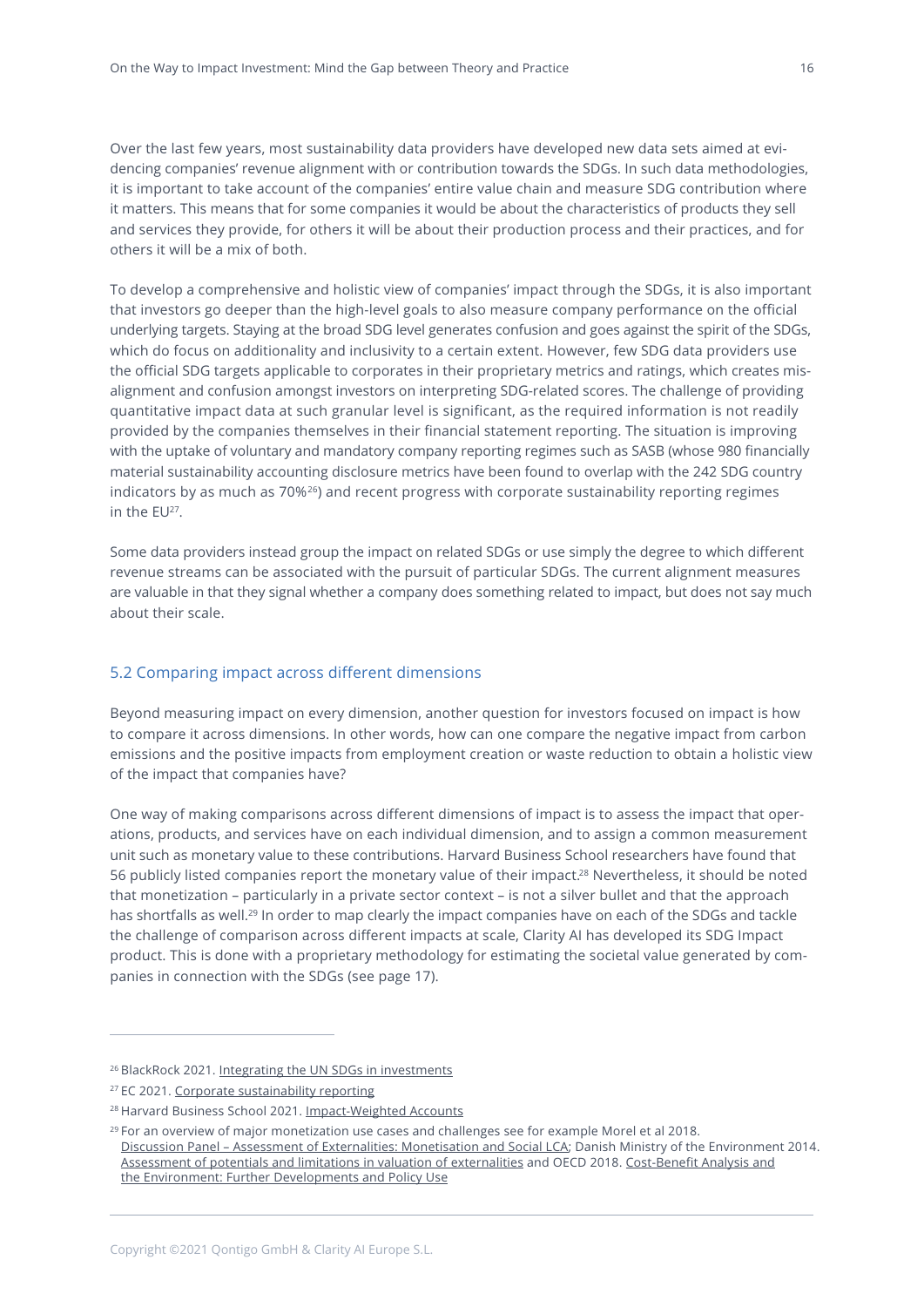# <span id="page-16-0"></span>5.3 Impact labeling

Many investors consider that maximizing their exposure to companies that perform well on SDG metrics is enough to deliver impact. As shown previously, such a strategy can miss the dimension of intentionality and additionality and exclude the dimension of active engagement – arguably the most powerful impact lever available to public market investors. In the early stages of impact measurement, data providers have downplayed these dimensions of intentionality and additionality, including active engagement, given the difficulties in measuring it. The intentions of investors cannot be established from their actions. What would happen in the absence of a particular company is inherently unobservable, so additionality is difficult to establish.

Figure 11 below highlights the market confusion and capital misallocation stemming from the mislabeling of investment products or strategies due to a failure to differentiate between "exposure to potentially impactful companies" and "impact investment". It distinguishes between two main investment strategies and the nature of the sustainability data they rely on.

**Figure 11.** Distinguishing between investment strategies focused solely on increasing exposure to impactful companies and those helping to grow them

|                 |                                                                                                                                                              | Demonstrates clear intention to drive<br>companies' impact                                                                                                                                                                                                                                            |
|-----------------|--------------------------------------------------------------------------------------------------------------------------------------------------------------|-------------------------------------------------------------------------------------------------------------------------------------------------------------------------------------------------------------------------------------------------------------------------------------------------------|
| <b>Strategy</b> | Investors are eager to maximize their<br>exposure to companies that are contri-<br>buting positively to society, while<br>maintaining broad market exposure. | Investors are eager to find and support<br>companies able to lead the transformation<br>in specific sustainability-related thematics.                                                                                                                                                                 |
| Data needed     | Data measures companies' level of<br>alignment with societal goals                                                                                           | Data is used first to qualify companies<br>likely to drive change in their sectors<br>and then measure the extent to which<br>they actually do this. The magnitude<br>of the change in impact is assessed and<br>potentially also expressed in a single<br>comparable unit, such as a monetary value. |
|                 |                                                                                                                                                              |                                                                                                                                                                                                                                                                                                       |

Source: Qontigo

Additionally, while evaluating company level impact, providers often fail to measure the magnitude of the impact likely to be driven by the company and will consider all SDGs as equal<sup>30</sup>.

In this context, we found that the framework provided by the World Benchmarking Alliance (WBA) and Clarity AI's SDG Impact Methodology both offer innovative approaches that are likely to reconcile the gaps.

<sup>&</sup>lt;sup>30</sup> A 5% alignment with SDG 16 is considered the equivalent of a 5% alignment with SDG 2.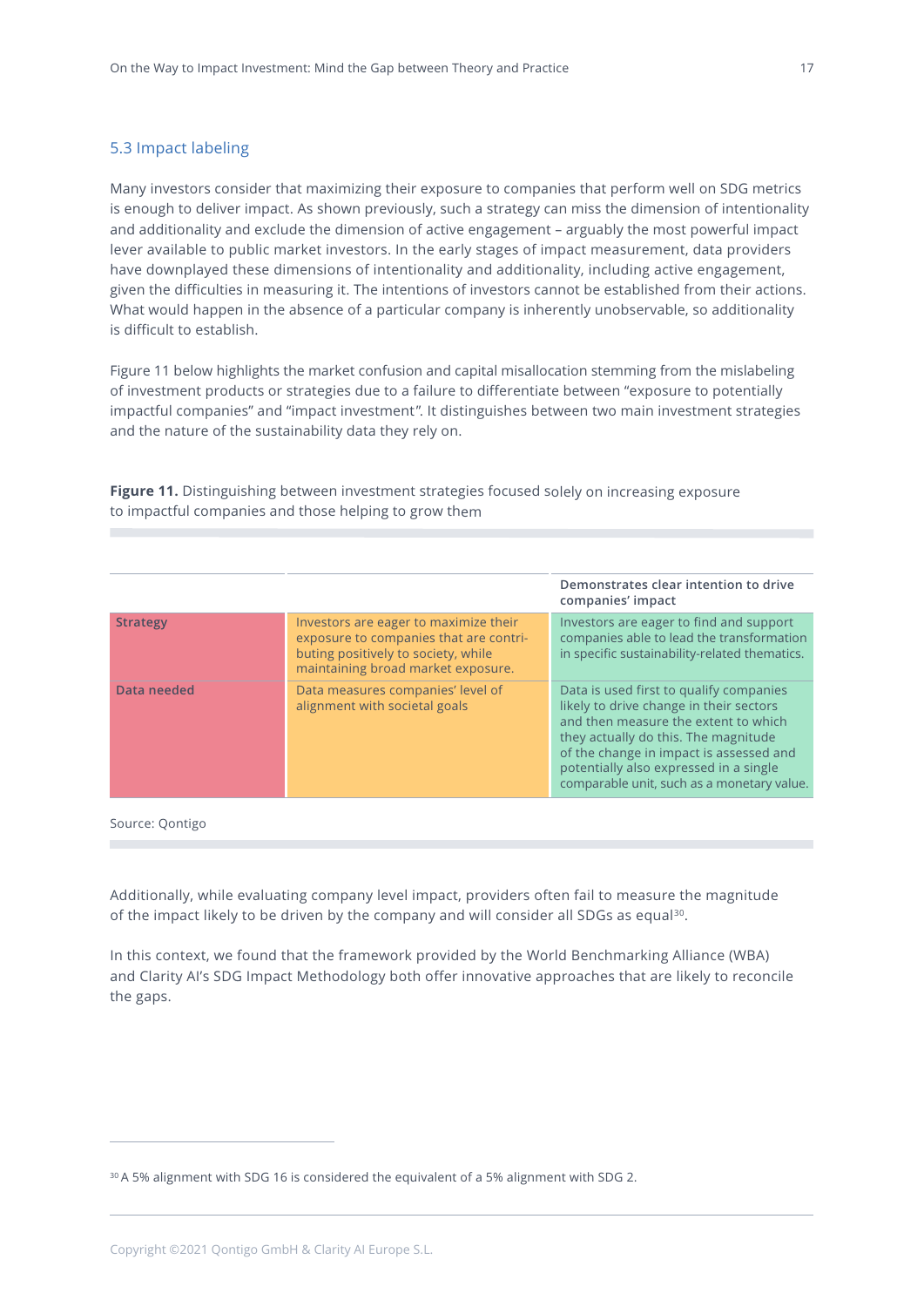The WBA focuses on the seven systemic changes required to achieve the SDGs (see Figure 12). 31



## **Figure 12.** World Benchmarking Alliance: Seven systems transformations

Source: WBA 2021. Seven systems [transformations](https://www.worldbenchmarkingalliance.org/seven-systems-transformations/)

It then identifies "keystone" companies for each of these categories that, in a qualitative sense, impact the SDGs. The 2,000 keystone companies identified across the seven systemic transformations $32$ , are in a position to influence and catalyze change in their sectors in the same way that certain species do in their ecosystems. The criteria used to characterize them are presented in Figure 13.

**Figure 13.** The World Benchmarking Alliance principles for identifying keystone companies

- Companies that dominate global production revenues and/or volumes within a particular sector
- Companies that control globally relevant segments of production and/or service provision
- Companies that connect (eco)systems globally through subsidiaries and supply chains
- Companies that influence global governance processes and institutions
- Companies that have a global footprint, particularly significant in developing countries

Source: WBA 2021. SDG2000 [Methodology](https://www.worldbenchmarkingalliance.org/research/sdg2000-methodology/)

<sup>&</sup>lt;sup>31</sup> Social transformation, a sustainable food and agriculture supply chain, low-carbon energy systems, a circular economy, sustainable and resilient cities, inclusive digital transformation, and sustainable finance and investment.

<sup>32</sup> These are headquartered in 74 countries from Algeria to Vietnam and have cumulative revenues of USD 43 trillion.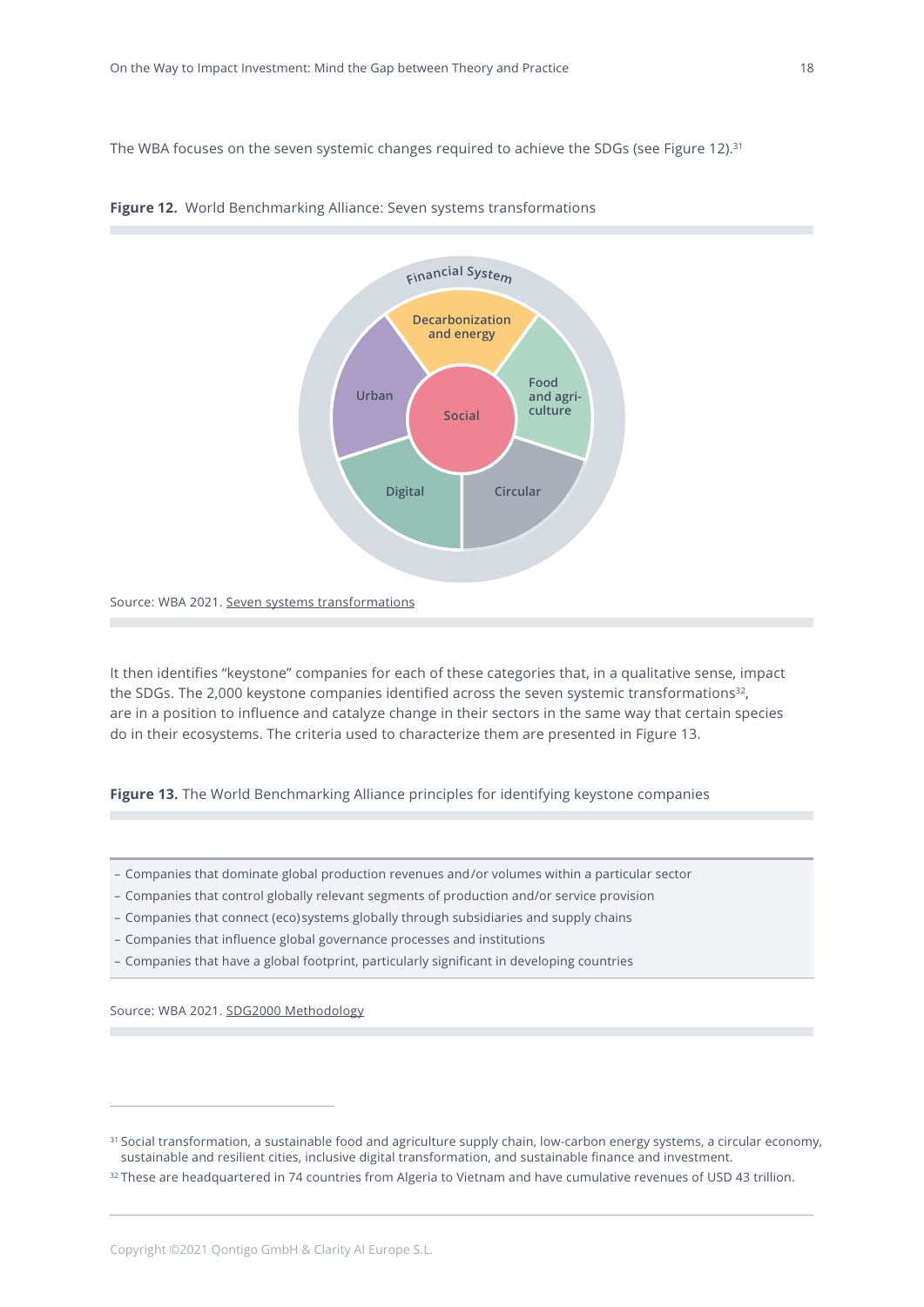In a second step, WBA engages in an extensive consultation process to develop transformation benchmarks, which will be used to assess how well these companies are leading desired sustainable change. The WBA therefore provides a powerful framework with which investors can channel capital to support leaders and actively engage with laggards that are slowing down the necessary evolution of practices in all economic sectors.

Clarity AI's SDG Impact Methodology goes beyond measuring revenue alignment to SDGs. It focuses on measuring the size of the impact that companies create through contributing to each of the SDGs.

- > In a first step, the methodology assesses for each SDG the potential contribution that can be made by the private sector, and more specifically by listed companies.
- > It then identifies key metrics to estimate companies' performance for each of the 52 official UN underlying targets found to be applicable to investors. Given the nature of the SDGs, when revenues for specific products are used, these are almost always limited to sales of products or services to underserved populations (in low- and middle-income countries, for example), illustrating how inclusivity can be practically integrated into impact methodology development.
- > Finally, the impact is put in monetary terms by using an assessment of the value of specific social benefits, based on peer-reviewed estimates of the value of those benefits. This enables comparison, aggregation, and optimization across SDGs.
- > Over time, Clarity AI will also develop a measure of a company's transformation potential beyond its current contribution (potential impact). This will be calculated by assessing the size of the positive societal benefit (or cost) that would result if all its sector peers performed in a similar way.

|                   | <b>Current impact</b>                                                                        | Potential impact (in development)                                                                                                             |
|-------------------|----------------------------------------------------------------------------------------------|-----------------------------------------------------------------------------------------------------------------------------------------------|
| Scores & insights | Impact/revenue (monetary value of impact)<br>as % of revenue)                                | Total potential impact (monetary value<br>of impact)                                                                                          |
| Used to measure   | How much <b>value</b> a <b>company</b> creates<br>or destroys today                          | How much <b>value</b> an <i>industry</i> can create<br>or destroy tomorrow<br>(if everyone in the industry copied the company's<br>practices) |
| Impact drivers    | Products & services sold;<br>Company operations                                              | Relative performance of the company versus<br>the industry's;<br><b>Diversity of practices</b> in the industry                                |
| Use it to         | Understand and report the <i>impact/net</i><br>contribution made by companies<br>to the SDGs | Understand where to invest to generate<br>the most significant change in the world                                                            |

## **Figure 14.** Clarity AI's impact measurement methodology

Source: Clarity AI.

Public equity is probably the most challenging asset class in which to implement impact investment. This is because it often aggregates multiple activities across the globe and at company level, and also offers limited evidence of additionality of capital provided through investment. Despite this, meaningful impact strategies can still be implemented, as was shown in the previous "in practice" section. These require initial awareness of the trade-offs between risk, return, and impact on new efficient frontiers. Their efficiency also depends on investors' ability to actively support emerging change leaders and to engage with laggards to unlock their transformation potential.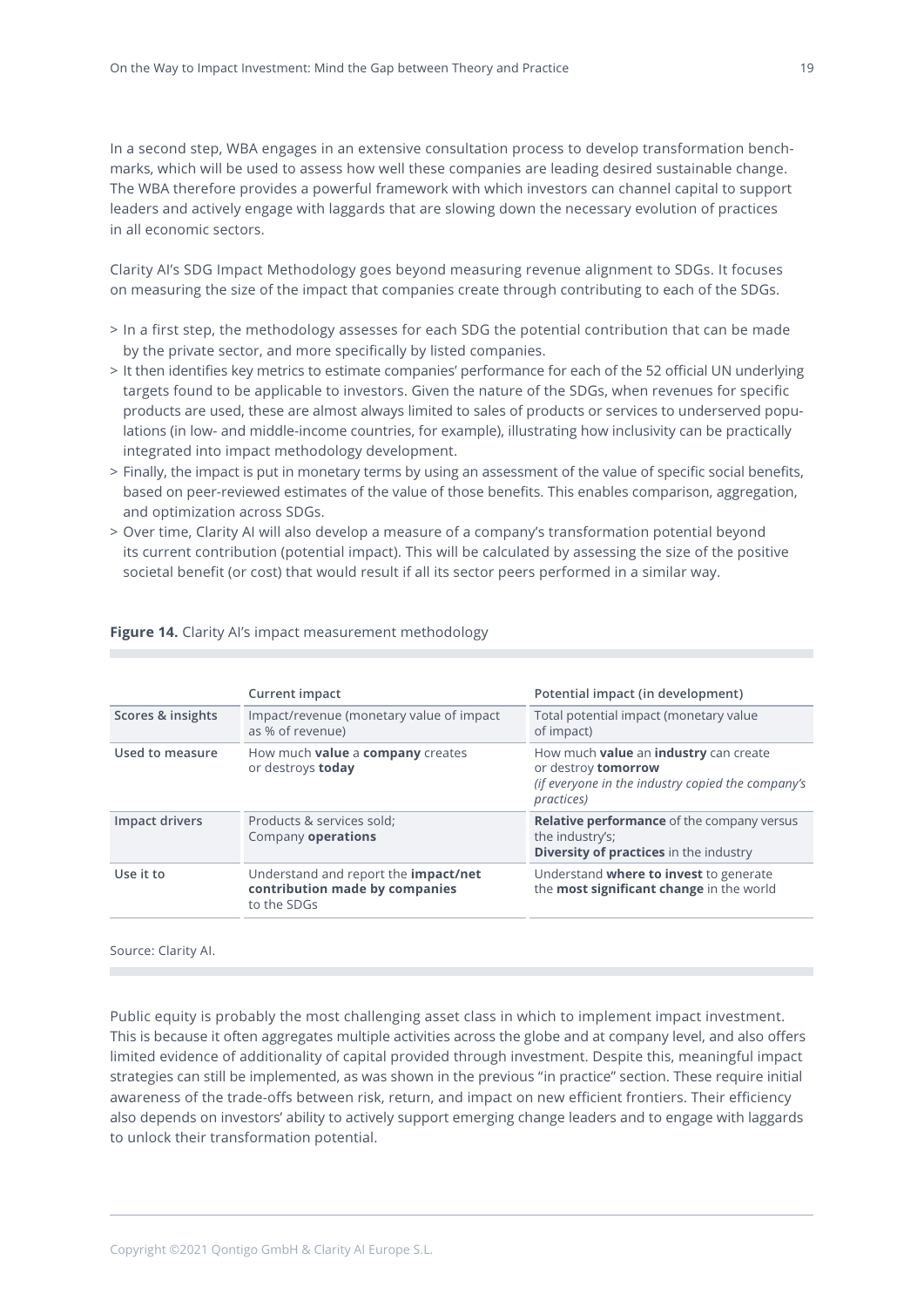In the late 1920s, the Italian Communist and philosopher Antonio Gramsci wrote that "The old world is dying; the new world is slow in appearing and in this chiaroscuro monsters are emerging". Today, the clock is ticking a bit faster every day, leaving less time and fewer options for us to solve unprecedented environmental and social challenges.

What must also be considered here is the importance of the legal and policy environment as an enabling or a deterring force for investors to participate in creating sustainable economic and societal growth through impact integration. A Legal Framework for Impact<sup>33</sup>, a 2021 flagship legal analysis commissioned by the PRI, UNEP FI, and The Generation Foundation, written by Freshfields Bruckhaus Deringer, looks across 11 jurisdictions and finds that "where sustainability impact approaches can be effective in achieving an investor's financial goals, the investor will likely be required to consider using them and act accordingly". In addition, the report points that there are instances in most jurisdictions where "investors can pursue sustainability goals for their own sake in parallel with financial goals". Importantly, the analysis also highlights how investor behavior towards impact investment is greatly influenced not just by legal rules, but also market circumstances such as availability of relevant corporate data, performance benchmarks, and dominant investment theories. Therefore, to foster an environment where investors prioritize achieving positive societal impact in addition to meeting financial objectives, policymakers must provide clarity on investor duties as it relates to impact across asset classes, strengthen frameworks for disclosure and performance measurement, and facilitate collaborative action across various jurisdictions and members in the investment value chain. 34

Sustainable investment will only deliver on its promise if it can rely on sound methodologies, data, and labels. "Impact washing" is the biggest threat to our industry at a time when it benefits from strong regulatory support and massive new net inflows of funds. There is no free lunch and genuine commitment is a must. Failure to monetize negative social and environmental externalities has allowed systemic risks to emerge while maintaining short-term private returns. Impact investment is an attempt to re-establish a sound value proposition. It is a bet that seeking as yet unmonetized collective societal benefits will eventually translate into better conditions for long-term sustainable returns.

<sup>33</sup> PRI 2021. Data [Portal](https://account.unpri.org/login?returl=https://dataportal.unpri.org) <sup>34</sup> Ibid.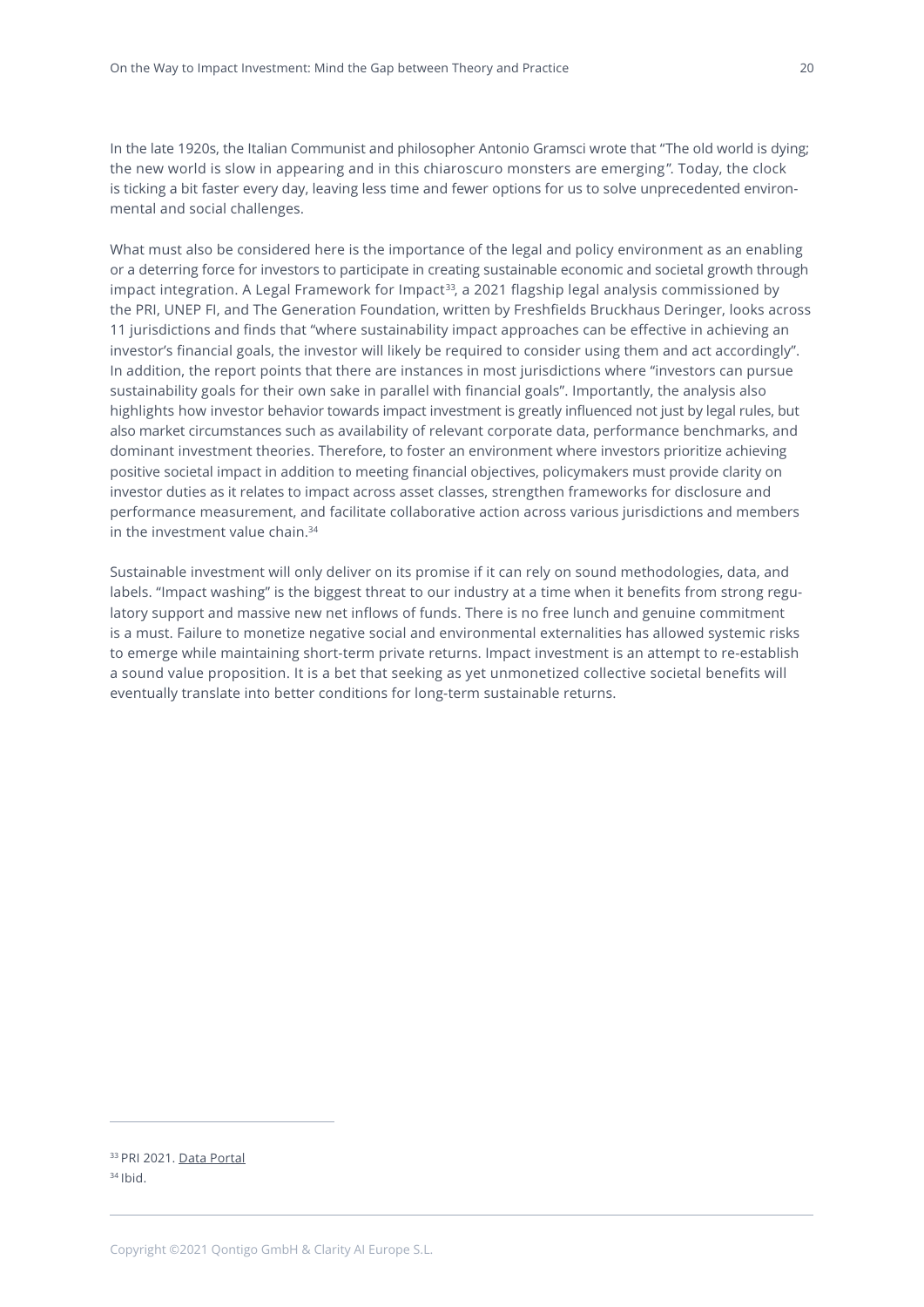# <span id="page-20-0"></span>**6. Implications and next steps**

The momentum of capital allocation towards impact investment is strong. As the impact movement picks up scale and pace, it is important for investors to develop a nuanced understanding of the themes covered in this paper. These are:

- > The definition of impact and what each investment decision means in terms of negative and positive societal and environmental outcomes;
- > The approach taken by investors to impact investment across asset classes. This allows them to choose how they want to enable impactful companies to grow, to encourage improvement that will unleash potential untapped impact amongst their portfolio companies, and to engage collaboratively and publicly with both companies and policy makers;
- > The need to redouble efforts towards best-practice impact measurement, verification, and assurance; and
- > Current and potential limitations due to mislabeling and confusion about impact.

Qontigo and Clarity AI will continue to dive deeper into the SDGs as a framework for measuring the impact that companies have on society, and develop practical guidance on how an impact strategy or the SDGs can be implemented in investable products. Using Clarity AI's Current SDG Impact measurement approach, we will estimate the societal value that can be unlocked by each SDG, the sectors and types of companies that are generating or destroying value, and how investors can use the SDG impact data provided to them.